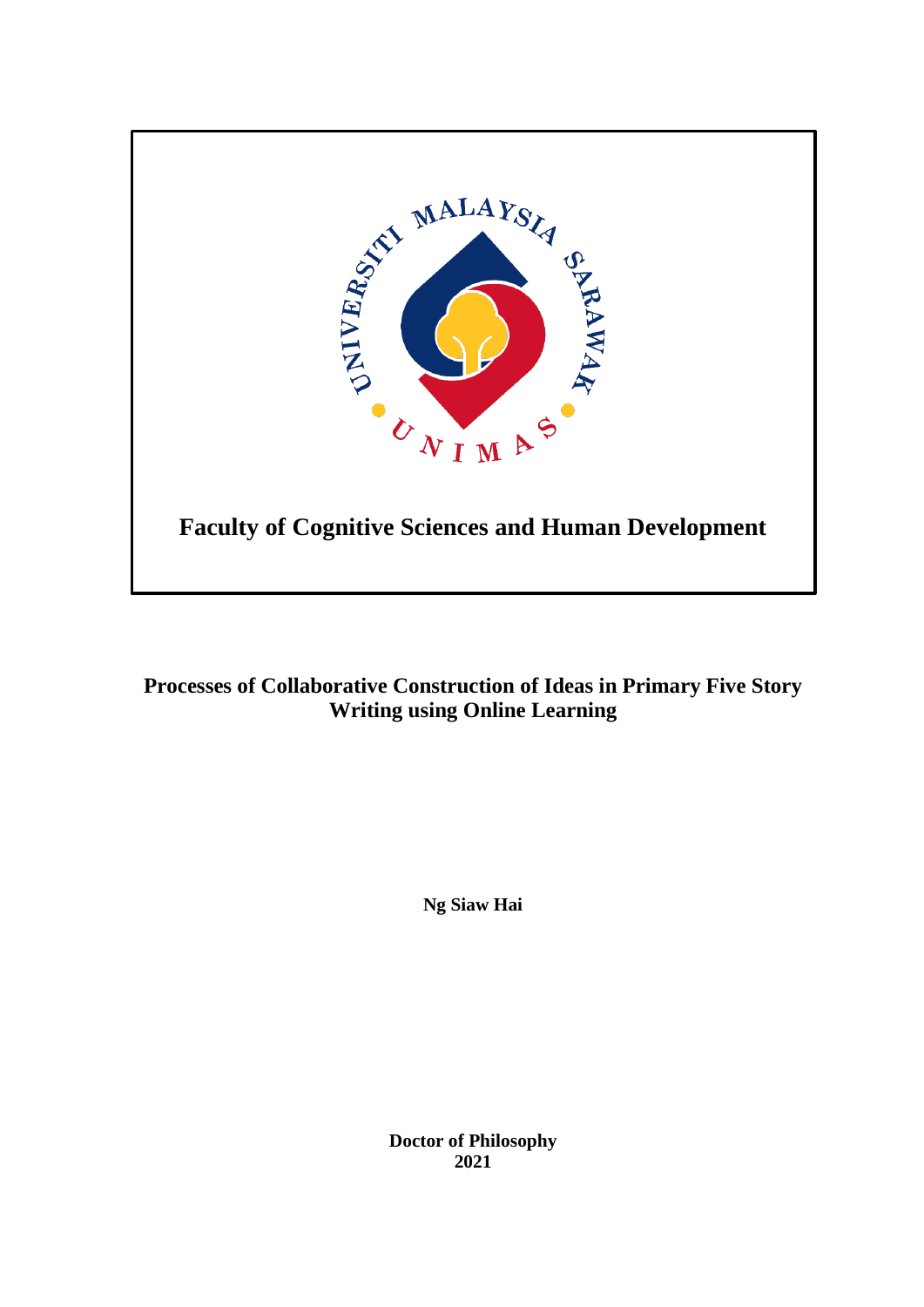# Processes of Collaborative Construction of Ideas in Primary Five Story Writing Using Online Learning

Ng Siaw Hai

A thesis submitted

In fulfillment of the requirements for the degree of Doctor of Philosophy

(Learning Science)

Faculty of Cognitive Science and Human Development UNIVERSITI MALAYSIA SARAWAK

2021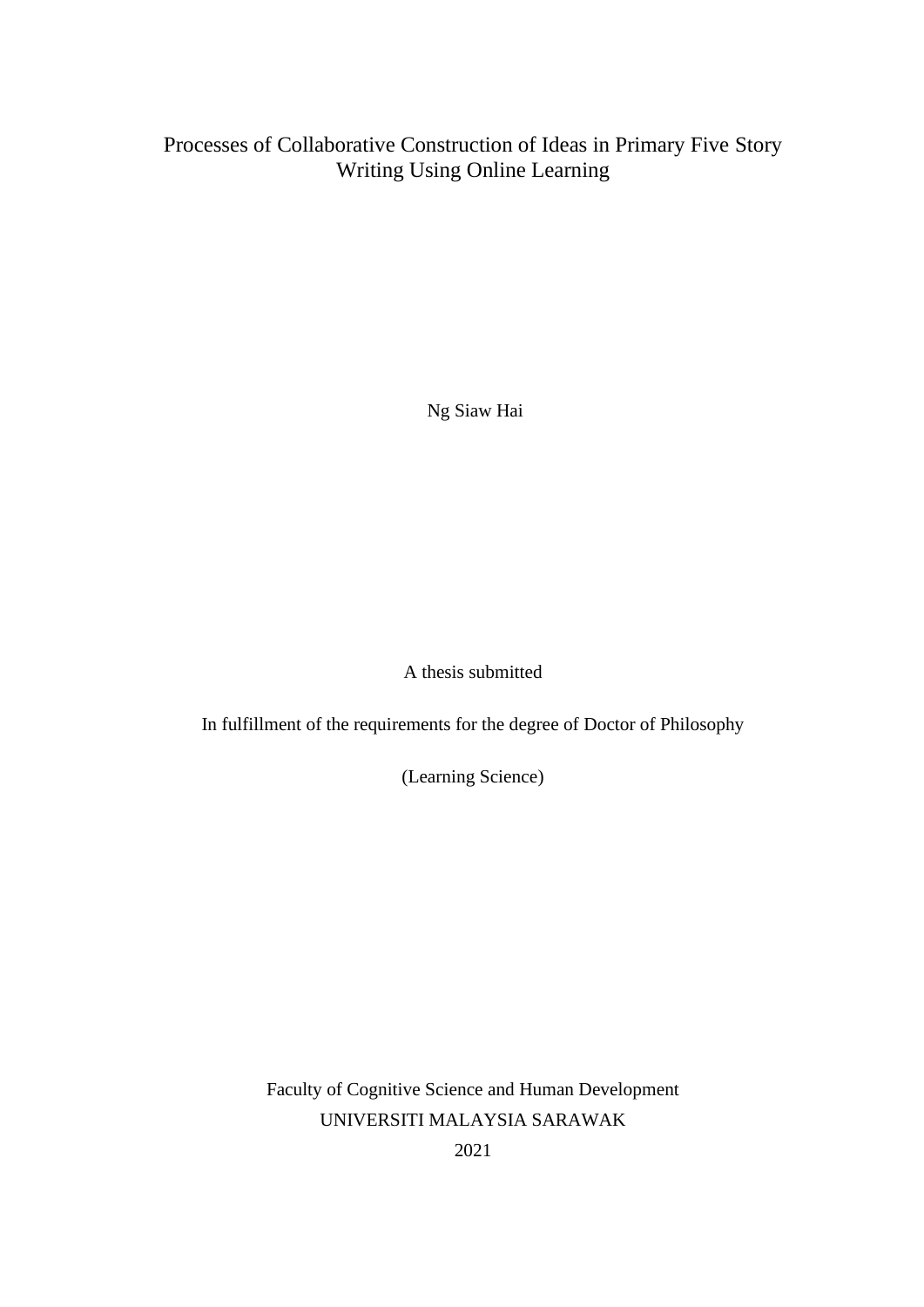#### **DECLARATION**

I declare that the work in this thesis was carried out in accordance with the regulations of Universiti Malaysia Sarawak. Except where due acknowledgements have been made, the work is that of the author alone. The thesis has not been accepted for any degree and is not concurrently submitted in candidature of any other degree.



……………………………

Signature

Name: Ng Siaw Hai

Matric No.: 15010070

Faculty of Cognitive Science and Human Development

Universiti Malaysia Sarawak

Date: 5 November 2021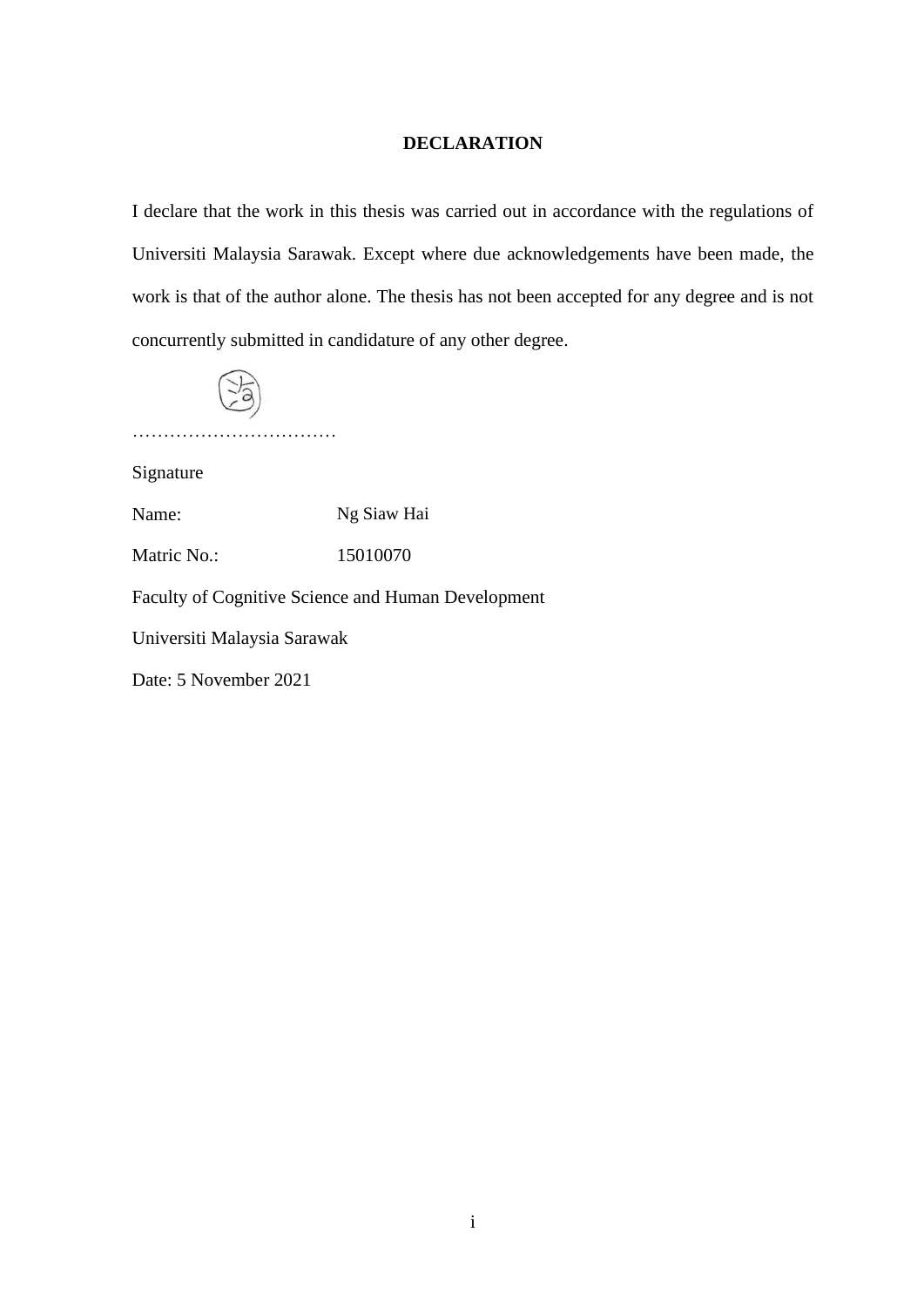#### **ACKNOWLEDGEMENT**

First, I would like to thank Associate Professor Dr. Philip Nuli Anding, a dedicated advisor for my thesis. His guidance out of his rich experiences always gave me insight into completing this thesis. Also, his kind support and encouragement kept me going through this work. I learned a lot from him as an experienced academic role model. Finally, I want to thank my parents, who have continuously supported my decision to become a doctorate. I'm lucky to have such wonderful parents.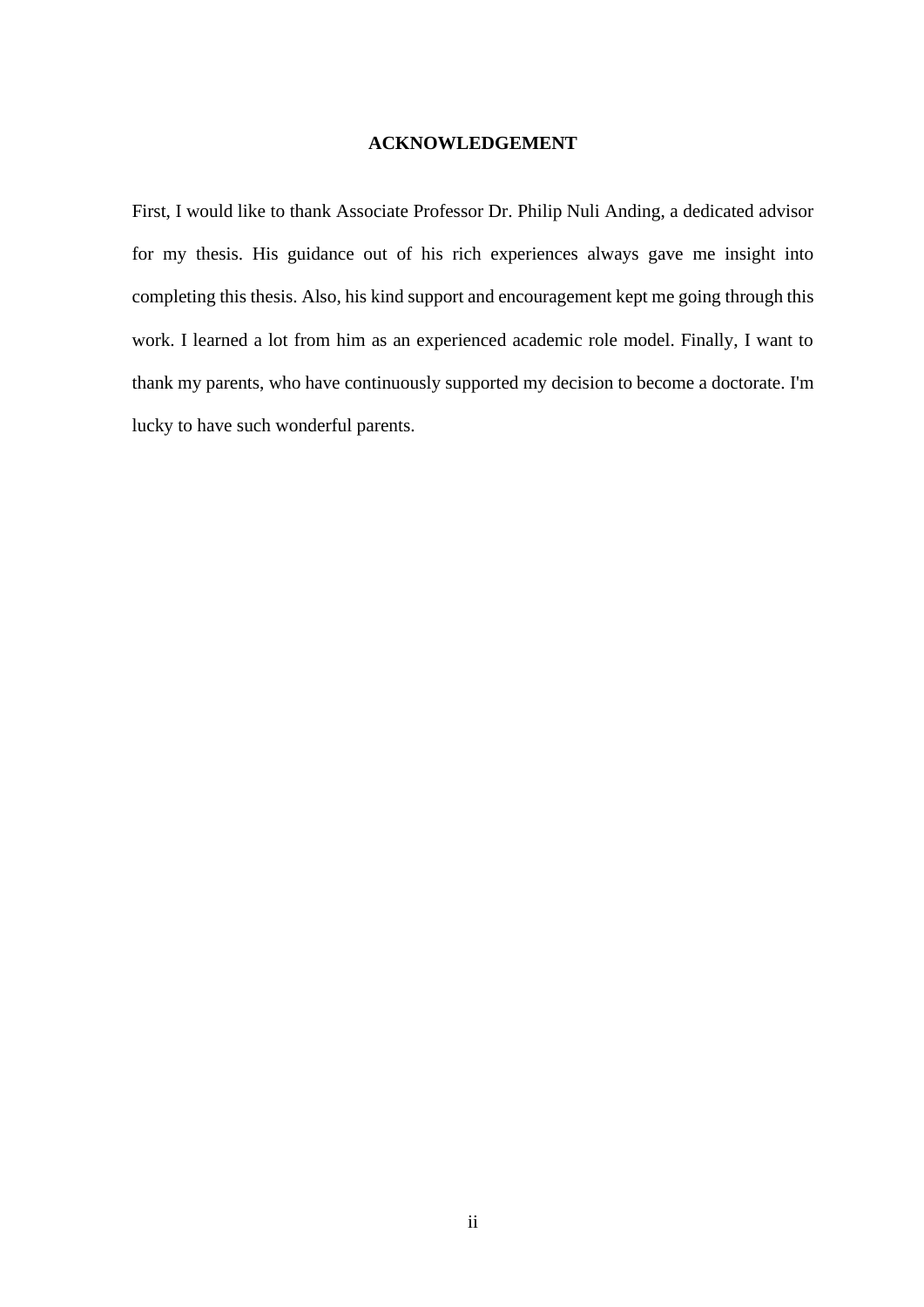#### **ABSTRACT**

This main objective of this study was to investigate the collaborative idea construction processes in primary five English story writing using an online learning platform called Frog VLE. The specific research objectives were to (1) identify the steps in collaborative idea construction, (2) identify the sub-processes and processes in collaborative idea construction, (3) identify the cycles in collaborative idea construction, (4) determine the types and roles of pupils in collaborative idea construction, and (5) construct a collaborative idea construction model. To fill the two theoretical gaps found in the existing knowledge construction literatures, this study was specifically conducted in four rural area primary schools Bau, Sarawak involving sixty-three eleven-year-old pupils to seek for new insight. This study adopted the research strategy grounded theory and three techniques nonparticipant observation, task assignment, and interviews to collect data. Findings revealed that there were seventy-six steps, thirty-five subprocesses, and twenty-three processes in collaborative idea construction. Furthermore, the results showed there were a pre-cycle Task Distribution and four cycles Information Gathering, Idea Formation, Idea Revision, and Idea Finalisation in collaborative idea construction. Finally, the findings showed there were three types of pupils More Knowledgeable Peer, Peer Assistant, and Dependent Pupil and they took different roles in collaborative idea construction. Even though they went through the same cycles in collaborative idea construction, yet their idea construction processes were different. This study is crucial for language teachers, ministry of education, researchers, and Frog VLE developers for pedagogy, curriculum development, future research, and learning platform enhancement.

**Keywords:** Collaborative idea construction, primary five, story writing, Frog VLE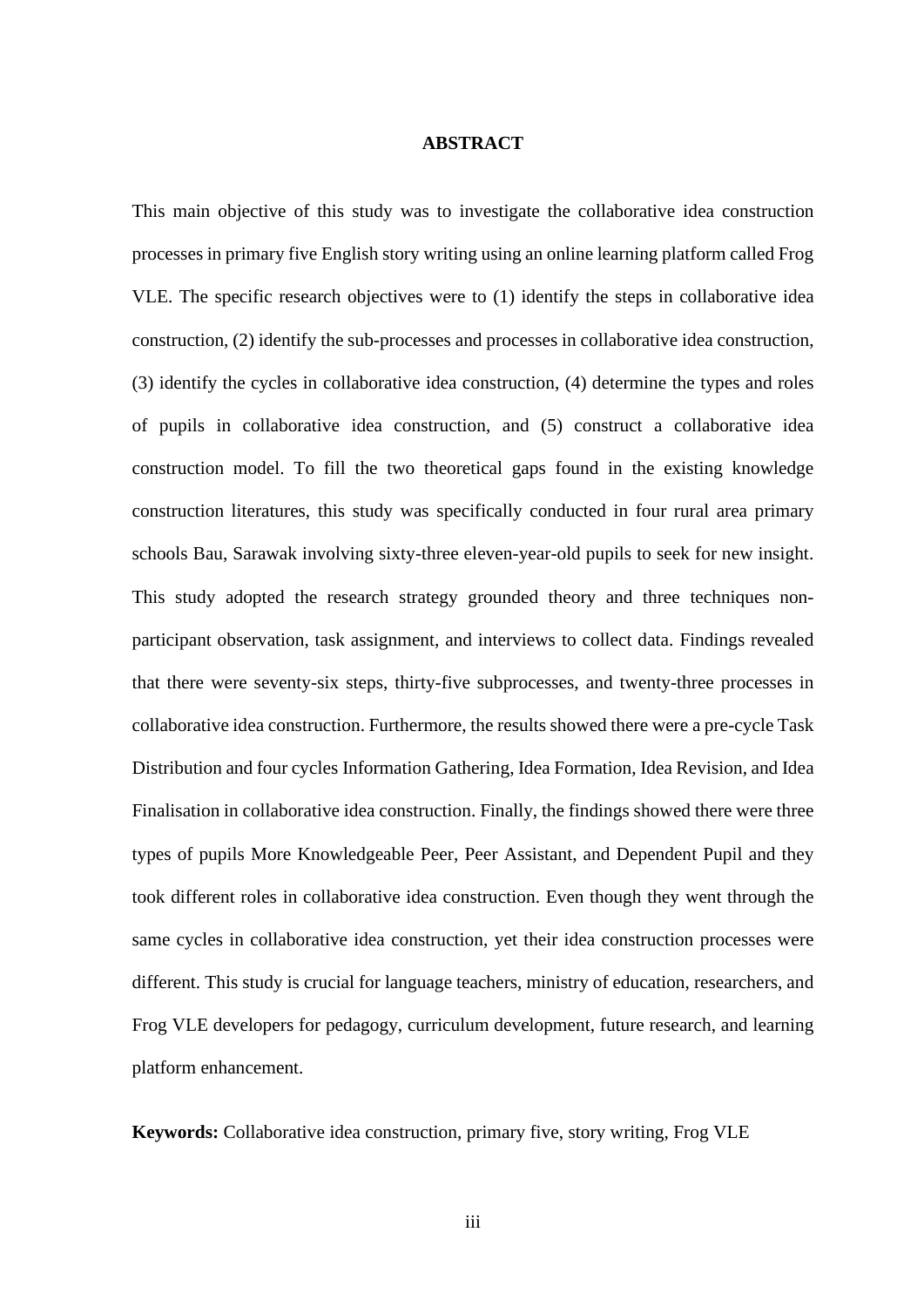### *Proses Pembentukan Idea Secara Kolaboratif dalam Penulisan Cerita Tahun Lima Menggunakan Pembelajaran Atas Talian*

#### *ABSTRAK*

*Objektif utama kajian ini adalah untuk menyiasat proses pembentukan idea kolaboratif dalam penulisan karangan berbentuk cerita darjah lima menggunakan pelantar pembelajaran atas talian dipanggil Frog VLE. Objektif khusus kajian adalah (1) mengenalpasti langkah-langkah pembinaan idea kolaboratif, (2) mengenalpasti sub proses dan proses pembentukan idea kolaboratif, (3) mengenalpasti kitaran dalam pembentukan idea kolaboratif, (4) menentukan jenis murid dan peranan mereka dalam pembentukan idea kolaboratif, (5) membina model Pembinaan Idea Kolaboratif. Bagi mengisi dua jurang teoretikal dalam literatur pembentukan pengetahuan sedia ada, kajian ini khas dijalankan di empat buah sekolah rendah luar bandar di daerah Bau, Sarawak yang melibatkan sebanyak 63 murid berumur sebelas tahun untuk mendapatkan dapatan baharu. Kajian ini menggunakan strategi kajian teori grounded dan tiga kaedah pengutipan data: pemerhatian, pemberian tugasan, dan temu bual digunakan untuk mengumpul maklumat. Dapatan kajian menunjukkan terdapat 76 langkah, 35 sub proses dan 23 proses dalam pembinaan idea kolabolatif. Tambahan, dapatan kajian menunjukkan terdapat satu kitaran awal Pengagihan Tugasan dan empat kitaran Pengumpulan Maklumat, Pembentukan Idea, Penyemakan Idea, dan Pemuktamadan Idea dalam pembentukan idea kolabolatif. Akhirnya, dapatan kajian menunjukkan terdapat tiga jenis murid: Rakan Lebih Berpengetahuan, Rakan Pembantu, dan Murid Bersandar dan mereka mengambil peranan berbeza dalam pembentukan idea kolaboratif. Walaupun mereka melalui kitaran pembentukan idea kolaboratif sama, tetapi proses pembentukan idea mereka berbeza. Kajian ini penting untuk guru Bahasa, kementerian pendidikan, pengkaji, dan pembangun Frog VLE dalam pedagogi, pembangunan kurikulum, kajian masa depan dan penambahbaikan platform pembelajaran.*

*Kata kunci: Kolaboratif, pembinaan idea, darjah lima, penulisan cerita, Frog VLE*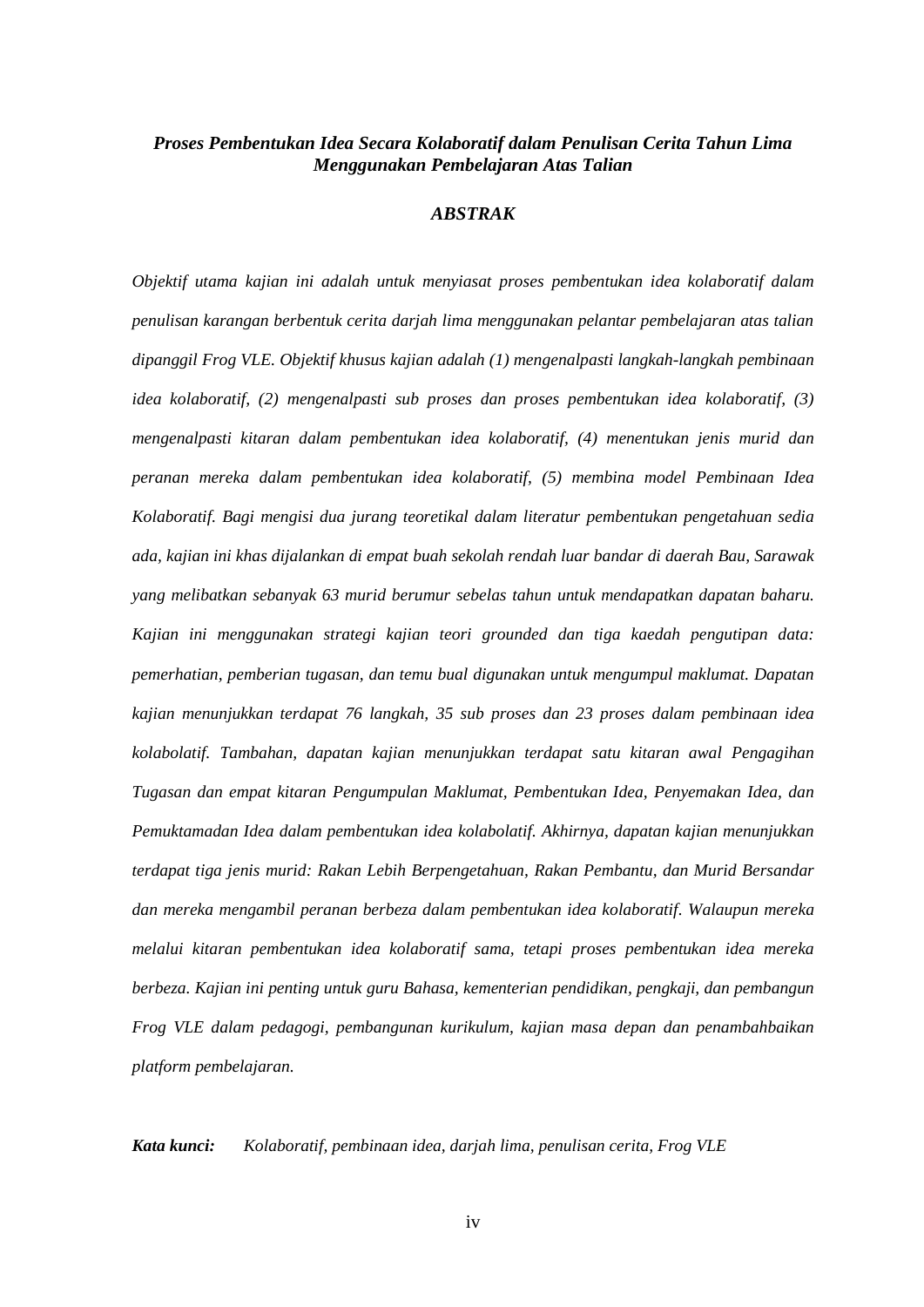## **TABLE OF CONTENTS**

|                                | <b>DECLARATION</b>                                                    | $\mathbf{i}$             |
|--------------------------------|-----------------------------------------------------------------------|--------------------------|
|                                | <b>ACKNOWLEDGEMENT</b>                                                | $\overline{\mathbf{ii}}$ |
|                                | <b>ABSTRACT</b>                                                       | iii                      |
| <b>ABSTRAK</b>                 |                                                                       | iv                       |
|                                | <b>TABLE OF CONTENTS</b>                                              | $\mathbf V$              |
|                                | <b>LIST OF TABLES</b>                                                 | $\mathbf{X}\mathbf{V}$   |
|                                | <b>LIST OF FIGURES</b>                                                | xxiv                     |
|                                | <b>LIST OF ABBREVIATIONS</b>                                          | xxviii                   |
| <b>CHAPTER 1: INTRODUCTION</b> |                                                                       | $\mathbf{1}$             |
| 1.1                            | Overview                                                              | $\mathbf{1}$             |
|                                | 1.2 Background of the Study                                           | $\mathfrak{Z}$           |
|                                | 1.2.1 Collaborative Idea Construction through Social Learning         | $\overline{4}$           |
|                                | 1.2.2 Types and Roles of Students in Collaborative Idea Construction  | 5                        |
|                                | 1.2.3 Idea Construction in Primary Story Writing                      | 6                        |
| 1.2.4                          | The Integration of Online Learning in Collaborative Idea Construction | 7                        |
| 1.3                            | <b>Problem Statements</b>                                             | 9                        |
| 1.4                            | <b>Research Objectives</b>                                            | 11                       |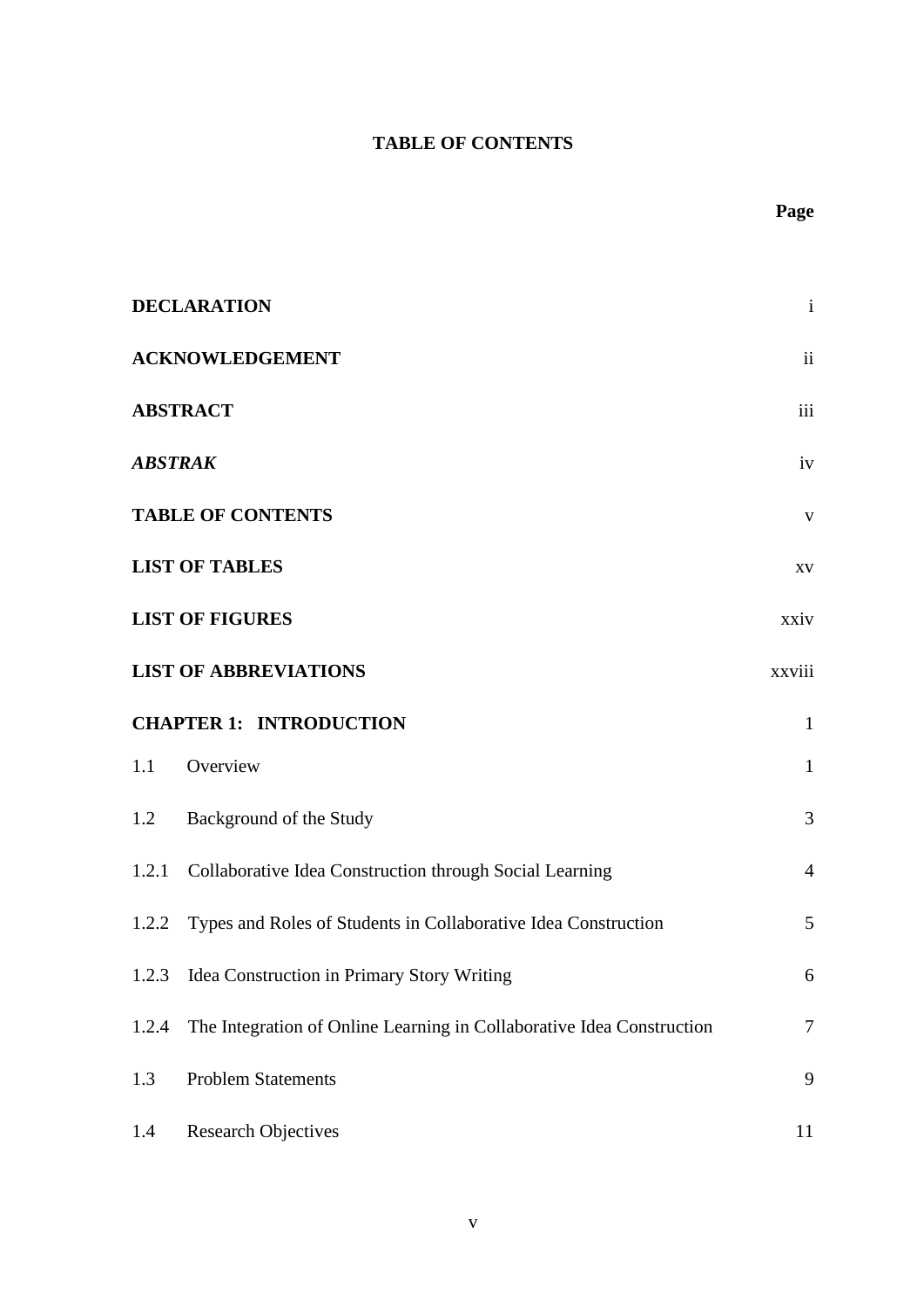| 1.5   | <b>Research Questions</b>                                                | 12 |
|-------|--------------------------------------------------------------------------|----|
| 1.6   | The Conceptual Framework                                                 | 13 |
| 1.7   | Definition of Terms                                                      | 13 |
| 1.7.1 | Collaborative Idea Construction                                          | 14 |
| 1.7.2 | <b>Story Writing</b>                                                     | 14 |
| 1.7.3 | Online learning                                                          | 15 |
| 1.8   | Significance of the Study                                                | 15 |
| 1.9   | <b>Chapter Summary</b>                                                   | 16 |
|       | <b>CHAPTER 2: LITERATURE REVIEW</b>                                      | 17 |
| 2.1   | Definitions of Learning                                                  | 17 |
| 2.2   | Vygotskian Sociocultural Theory                                          | 18 |
| 2.3   | The Importance of Social Collaborative Learning                          | 22 |
| 2.4   | Step, Process, and Cycle in Social Collaborative Learning                | 24 |
| 2.5   | Link between Social Collaborative Learning and Idea Construction         | 26 |
| 2.6   | Approaches and Methods Used to Study the Knowledge Construction          | 28 |
| 2.7   | Knowledge Construction through Social Collaborative Learning             | 30 |
| 2.7.1 | Knowledge Construction Definition                                        | 30 |
| 2.7.2 | Knowledge Construction Models or Principles                              | 31 |
| 2.7.3 | Relationship between Theory and Model in Collaborative Idea Construction | 38 |
| 2.8   | Artefacts for Knowledge Construction                                     | 40 |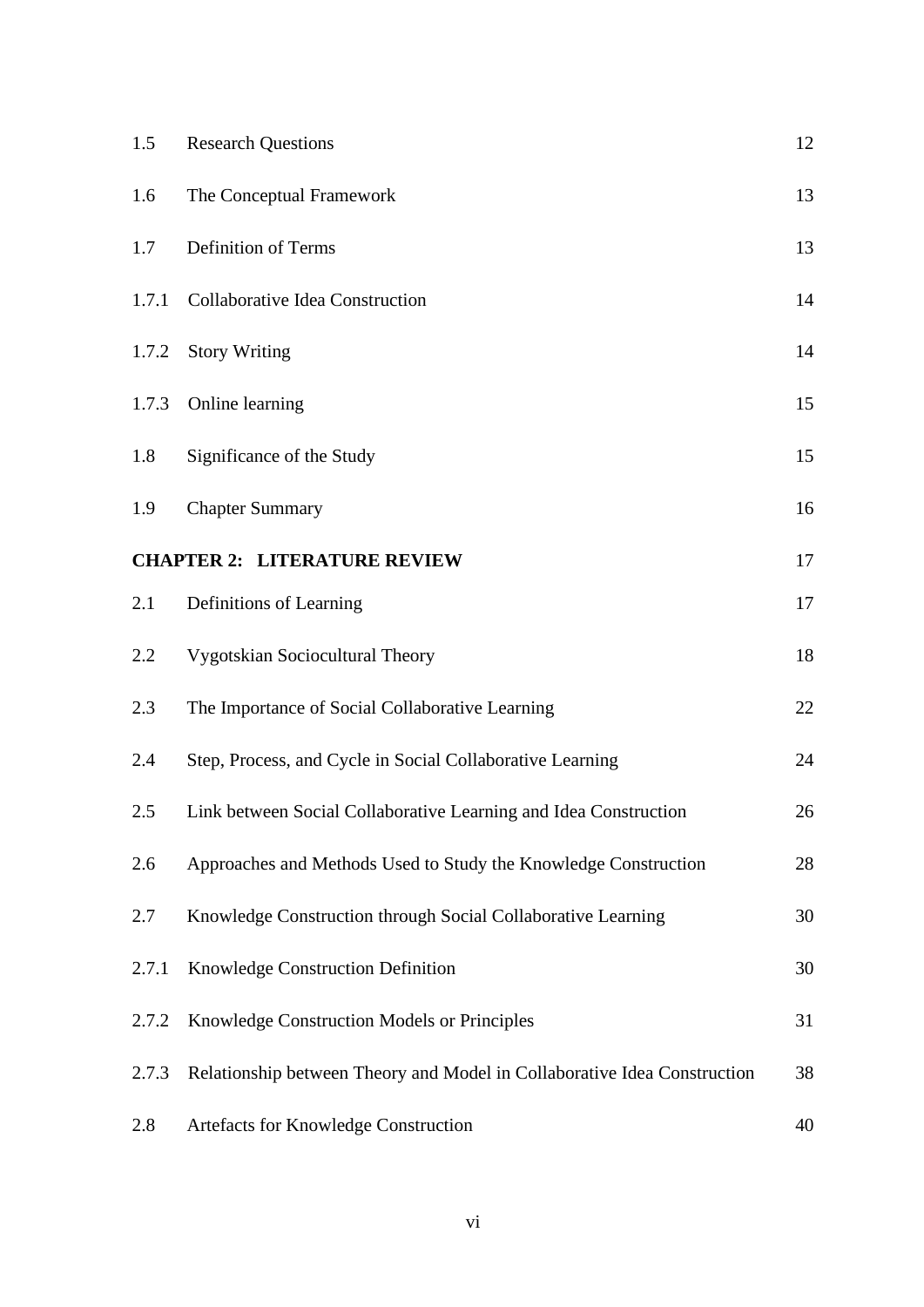| 2.9   | Students Roles in Social Knowledge Construction            | 41 |
|-------|------------------------------------------------------------|----|
| 2.10  | Web Technologies Enhance the Knowledge Construction        | 43 |
| 2.11  | English Language in the Malaysian Primary Education System | 45 |
| 2.12  | The Difficulties of English Learning in Malaysia           | 48 |
| 2.13  | <b>Chapter Summary</b>                                     | 51 |
|       | <b>CHAPTER 3: METHODOLOGY</b>                              | 54 |
| 3.1   | <b>Research Paradigm</b>                                   | 54 |
| 3.2   | <b>Research Design Framework</b>                           | 57 |
| 3.2.1 | <b>Purposive Sampling</b>                                  | 59 |
| 3.2.2 | Focus of Study                                             | 59 |
| 3.2.3 | Generating and Collecting Data                             | 63 |
| 3.2.4 | <b>Theoretical Sampling</b>                                | 83 |
| 3.2.5 | <b>Theoretical Sensitivity</b>                             | 83 |
| 3.2.6 | <b>Concurrent Data Collection and Analysis</b>             | 84 |
| 3.2.7 | <b>Constant Comparative Analysis</b>                       | 84 |
| 3.2.8 | Memo Writing                                               | 85 |
| 3.2.9 | Coding                                                     | 86 |
|       | 3.2.10 Data Saturation                                     | 91 |
| 3.3   | <b>Negative Case</b>                                       | 92 |
| 3.4   | Data Validation in Study                                   | 96 |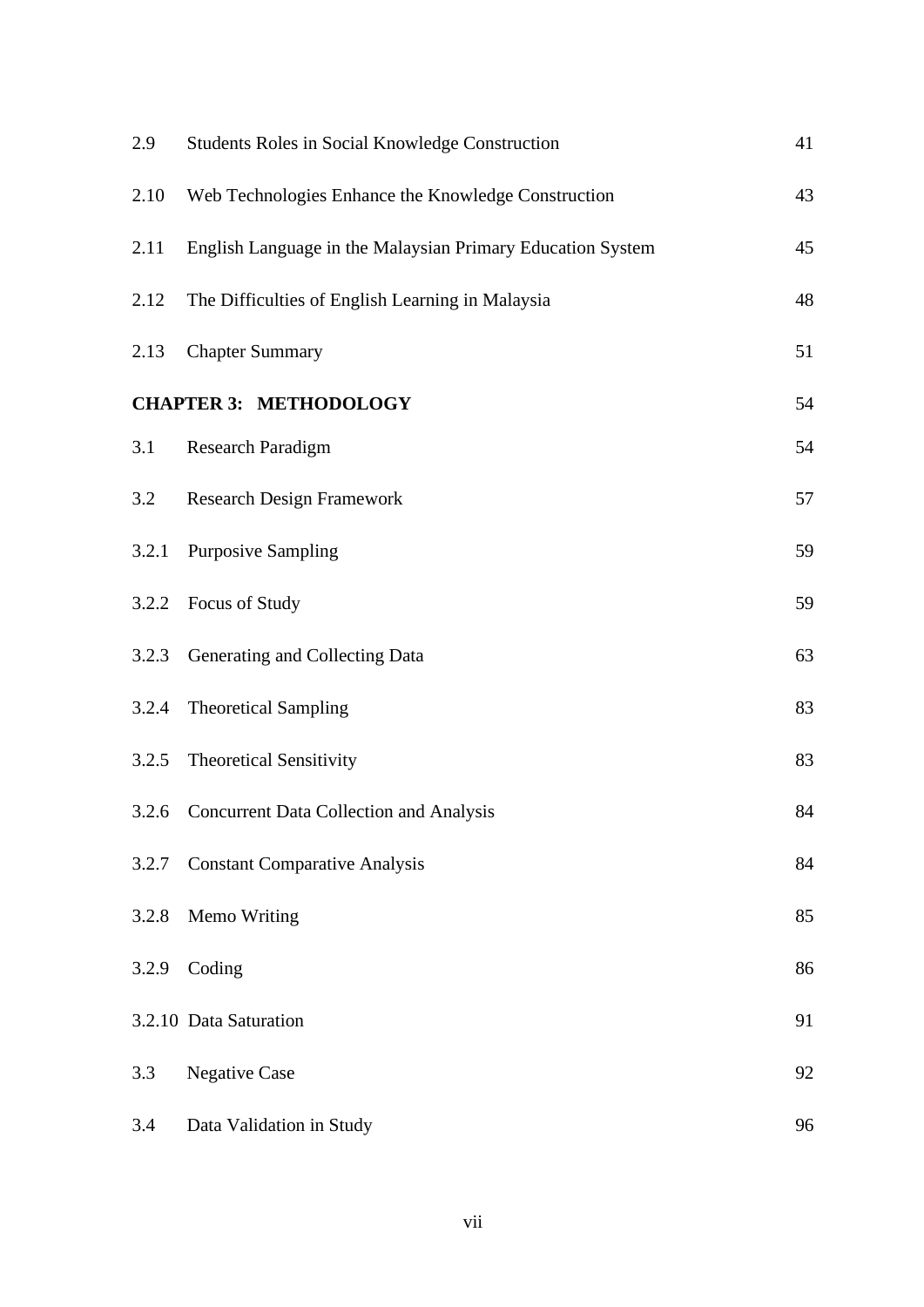| 3.5   | <b>Researcher Roles</b>                                        | 98  |
|-------|----------------------------------------------------------------|-----|
| 3.6   | Ethical issues                                                 | 99  |
| 3.7   | <b>Chapter Summary</b>                                         | 101 |
|       | <b>CHAPTER 4: FINDINGS</b>                                     | 103 |
| 4.1   | Introduction                                                   | 103 |
| 4.2   | Answer to Objective One: Collaborative Idea Construction Steps | 103 |
| 4.2.1 | Ask for Clarification (ASK1)                                   | 103 |
|       | 4.2.2 Ask for Help or Assistant or Guidance (ASK2)             | 104 |
|       | 4.2.3 Ask for an Idea (ASK3)                                   | 105 |
|       | 4.2.4 Ask for an Opinion (ASK4)                                | 105 |
| 4.2.5 | Ask for the Progress (ASK5)                                    | 106 |
|       | 4.2.6 Ask for the Word Meaning (ASK6)                          | 106 |
|       | 4.2.7 Ask for Verification (ASK7)                              | 107 |
|       | 4.2.8 Add an Idea (AD1)                                        | 107 |
| 4.2.9 | Add the Word (AD2)                                             | 108 |
|       | 4.2.10 Agree Distributing the Task (AG1)                       | 108 |
|       | 4.2.11 Agree Start Doing the Task (AG2)                        | 109 |
|       | 4.2.12 Agree with the Idea (AG3)                               | 109 |
|       | 4.2.13 Agree with the Clarification (AG4)                      | 110 |
|       | 4.2.14 Agree with an Opinion (AG5)                             | 110 |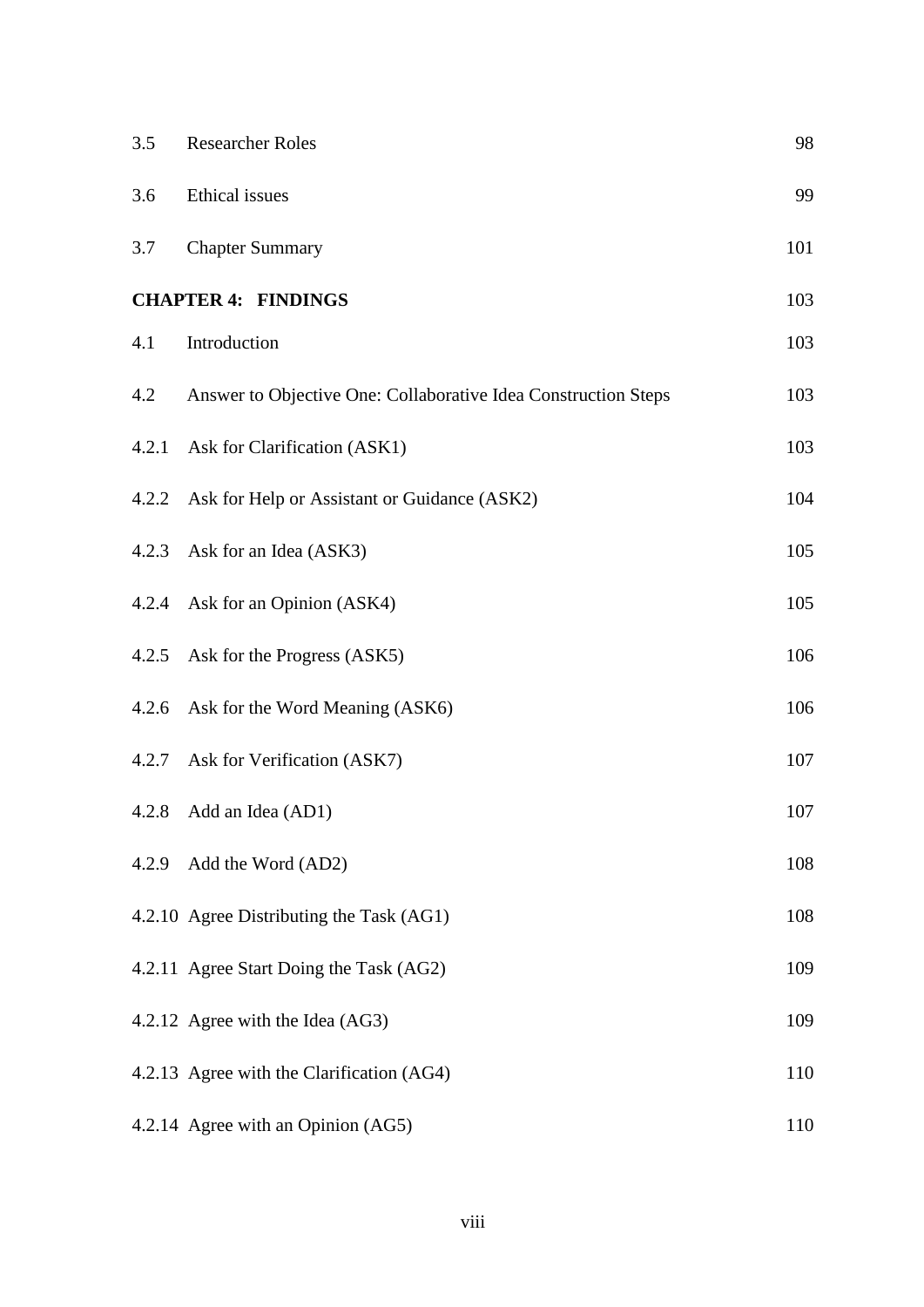| 4.2.15 Apply the Learnt Knowledge (AP1)     | 111 |
|---------------------------------------------|-----|
| 4.2.16 Apply the Idea (AP2)                 | 111 |
| 4.2.17 Apply the Previous Experience (AP3)  | 112 |
| 4.2.18 Appreciate the Help by Others (APC1) | 112 |
| 4.2.19 Argue with the Idea (ARG1)           | 113 |
| 4.2.20 Argue the Meaning of a Word (ARG2)   | 113 |
| 4.2.21 Argue with the Opinion (ARG3)        | 114 |
| 4.2.22 Attract the Others Attention (AT1)   | 114 |
| 4.2.23 Clarify the Idea (CL1)               | 115 |
| 4.2.24 Clarify the Opinion (CL2)            | 115 |
| 4.2.25 Clarify the Reply (CL3)              | 115 |
| 4.2.26 Clarify the Word Meaning (CL4)       | 116 |
| 4.2.27 Construct the Idea (CO1)             | 116 |
| 4.2.28 Compare the Idea (COM1)              | 117 |
| 4.2.29 Compare the Word Meaning (COM2)      | 118 |
| 4.2.30 Decide to Do the Task (DC1)          | 118 |
| 4.2.31 Distribute the Task (DT1)            | 119 |
| 4.2.32 Greet the Others (GR1)               | 119 |
| 4.2.33 Guess the Word Meaning (GU1)         | 120 |
| 4.2.34 Guess the Storyline (GU2)            | 120 |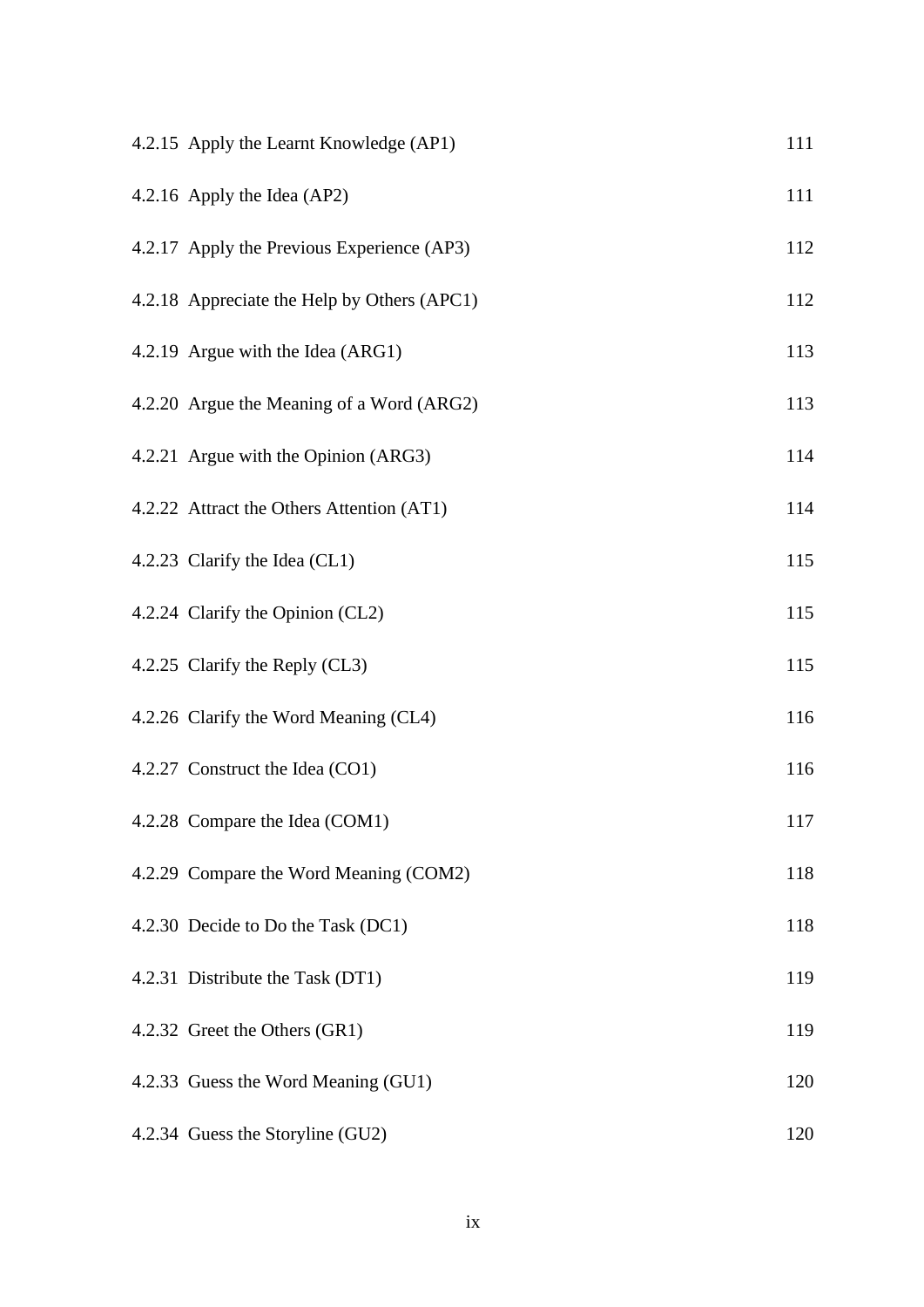| 4.2.35 Identify the Character Name (ID1)       | 121 |
|------------------------------------------------|-----|
| 4.2.36 Identify the Mistakes or Problems (ID2) | 121 |
| 4.2.37 Improve the Idea (IP1)                  | 122 |
| 4.2.38 Interpret the Idea (ITP1)               | 123 |
| 4.2.39 Interpret the Picture (ITP2)            | 123 |
| 4.2.40 Interpret the Word Meaning (ITP3)       | 124 |
| 4.2.41 Interpret the Reply (ITP4)              | 125 |
| 4.2.42 Interpret the Words (ITP5)              | 126 |
| 4.2.43 Interpret the Words and Picture (ITP6)  | 126 |
| 4.2.44 Link the Words and Picture (L1)         | 127 |
| 4.2.45 Link the Idea $(L2)$                    | 128 |
| 4.2.46 Link the Words $(L3)$                   | 128 |
| 4.2.47 Make a Joke or Fun (MK1)                | 129 |
| 4.2.48 Merge the Ideas (MRG1)                  | 129 |
| 4.2.49 Merge the Words (MRG2)                  | 130 |
| 4.2.50 Offer Help or Assistant to Others (OF1) | 131 |
| 4.2.51 Provide Help or Guidance (P1)           | 131 |
| 4.2.52 Praise the Work (PR1)                   | 132 |
| 4.2.53 Recall Learnt Knowledge (RC1)           | 132 |
| 4.2.54 Recall the Idea (RC2)                   | 133 |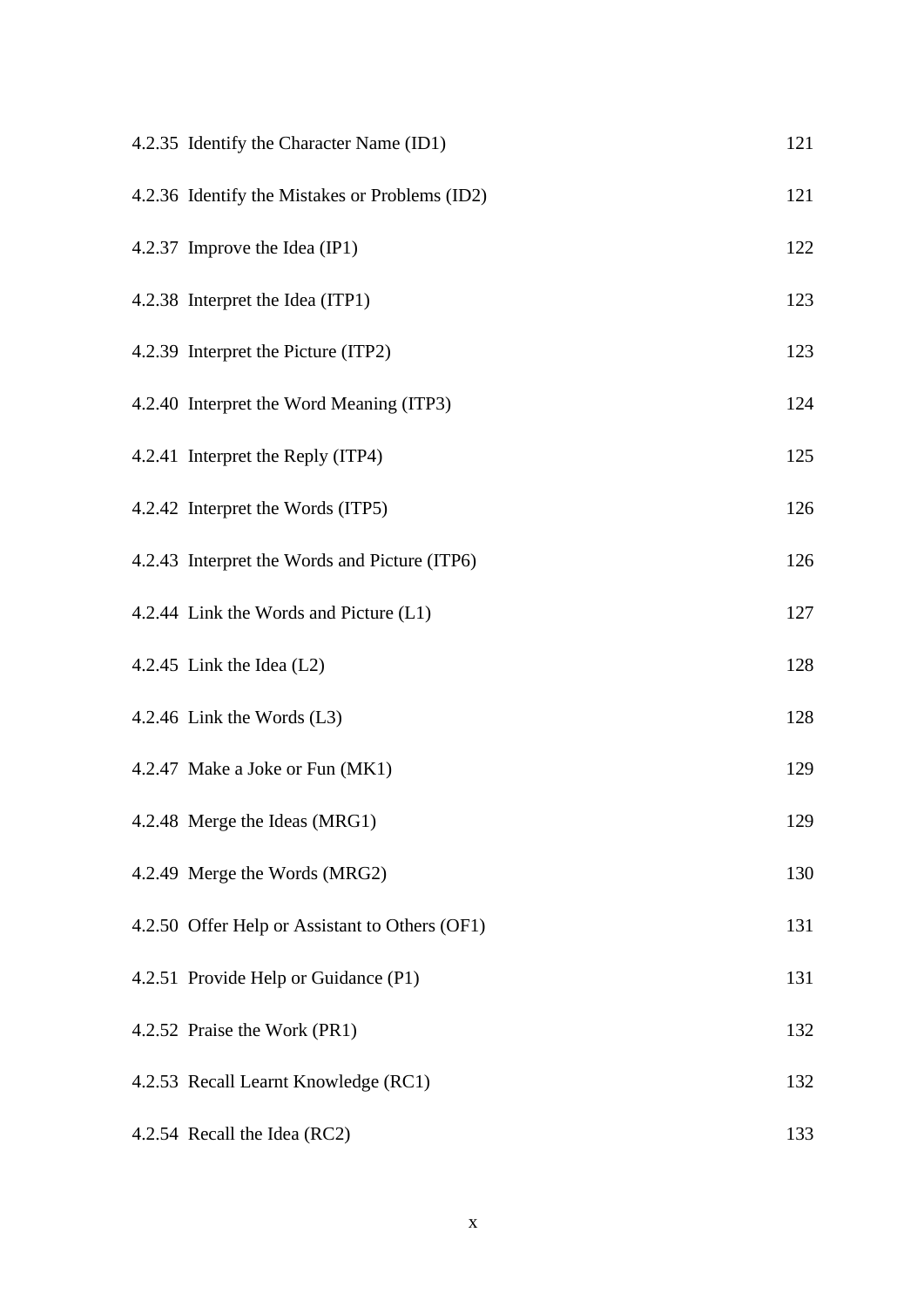| 4.2.55 Recall the Previous Experiences (RC3) | 134 |
|----------------------------------------------|-----|
| 4.2.56 Read the Reply (RD1)                  | 135 |
| 4.2.57 Report the Progress (RP1)             | 136 |
| 4.2.58 Search for Word Meaning (S1)          | 136 |
| 4.2.59 Search for Information (S2)           | 137 |
| 4.2.60 Suggest an Idea (SG1)                 | 138 |
| 4.2.61 Suggest for Task Distribution (SG2)   | 138 |
| 4.2.62 Suggest for Idea Improvement (SG3)    | 139 |
| 4.2.63 Suggest for Idea Revision (SG4)       | 139 |
| 4.2.64 Suggest for Task Doing (SG5)          | 140 |
| 4.2.65 Suggest an Opinion (SG6)              | 140 |
| 4.2.66 Share the Idea (SH1)                  | 140 |
| 4.2.67 Share the Word Meaning (SH2)          | 141 |
| 4.2.68 Share the Translation (SH3)           | 142 |
| 4.2.69 Standardize the Idea (ST1)            | 143 |
| 4.2.70 Translate the Word or Idea (TR1)      | 143 |
| 4.2.71 Translate the Word Meaning (TR2)      | 144 |
| 4.2.72 Understand the Word Meaning (U1)      | 144 |
| 4.2.73 Understand the Storyline (U2)         | 145 |
| 4.2.74 Understand the Translation (U3)       | 146 |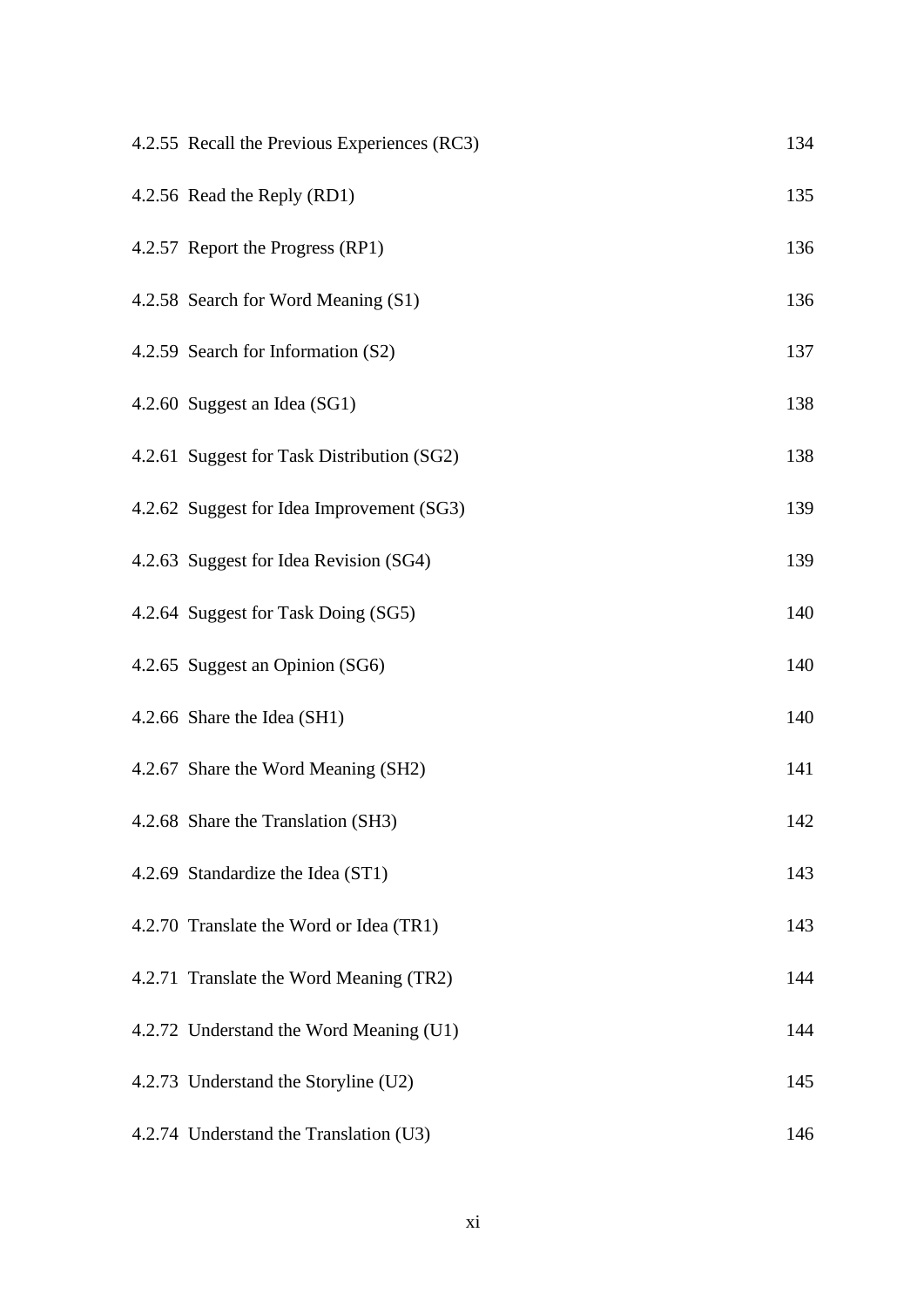|       | 4.2.75 Verify the Idea $(V1)$                                           | 147 |
|-------|-------------------------------------------------------------------------|-----|
|       | 4.2.76 Verify the Understanding (V2)                                    | 147 |
| 4.3   | Answer to Objective Two: Collaborative Idea Construction Processes      | 148 |
| 4.3.1 | <b>Task Distribution Processes</b>                                      | 148 |
| 4.3.2 | Information Gathering Processes and Sub-processes                       | 149 |
| 4.3.3 | Idea Formation Processes and Sub-processes                              | 163 |
| 4.3.4 | Idea Revision Processes and Sub-processes                               | 170 |
| 4.3.5 | <b>Idea Finalization Process</b>                                        | 174 |
| 4.4   | Answer to Objective Three: Collaborative Idea Construction Cycles       | 174 |
| 4.4.1 | Pre-Cycle: Task Distribution                                            | 175 |
| 4.4.2 | <b>Cycle 1: Information Gathering</b>                                   | 178 |
|       | 4.4.3 Cycle 2: Idea Formation                                           | 211 |
| 4.4.4 | Cycle 3: Idea Revision                                                  | 227 |
|       | 4.4.5 Cycle 4: Idea Finalization                                        | 236 |
| 4.5   | Answer to Objective Four: Types of Pupils and Idea Construction Process | 239 |
| 4.5.1 | More Knowledgeable Peer                                                 | 243 |
| 4.5.2 | Peer Assistant                                                          | 246 |
| 4.5.3 | Dependent Pupil                                                         | 248 |
| 4.6   | Answer to Objective Five: Collaborative Idea Construction Model         | 250 |
| 4.7   | <b>Chapter Summary</b>                                                  | 259 |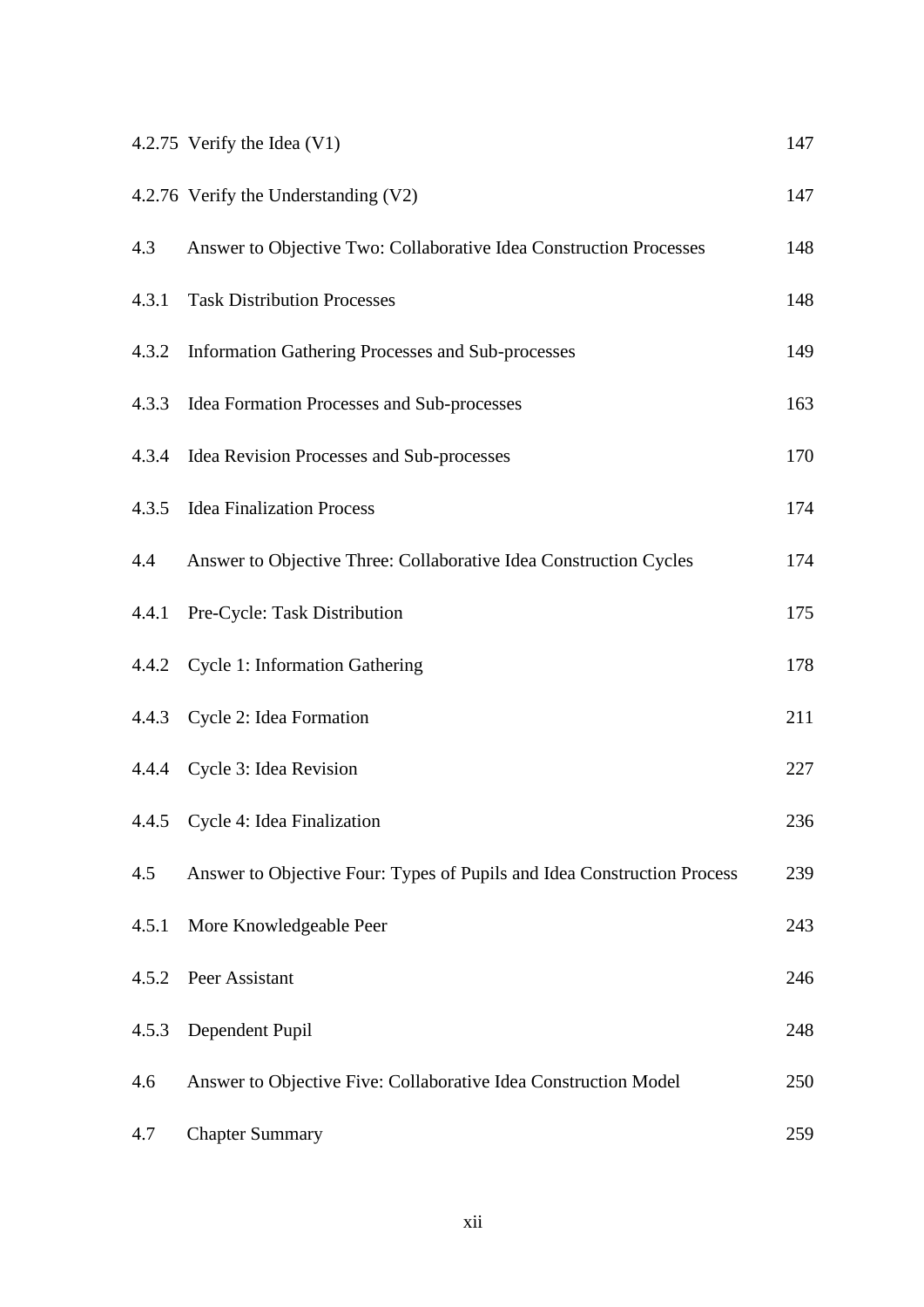|       | <b>CHAPTER 5: CONCLUSION AND RECOMMENDATIONS</b>                             | 261 |
|-------|------------------------------------------------------------------------------|-----|
| 5.1   | Introduction                                                                 | 261 |
| 5.2   | <b>Summary of Findings</b>                                                   | 261 |
| 5.2.1 | Finding One: Collaborative Idea Construction Steps                           | 262 |
| 5.2.2 | Finding Two: Collaborative Idea Construction Processes                       | 262 |
| 5.2.3 | Finding Three: Collaborative Idea Construction Cycles                        | 263 |
| 5.2.4 | Finding Four: Types and Roles of Pupil in Collaborative Idea Construction    | 267 |
| 5.2.5 | Finding Five: Collaborative Idea Construction Model                          | 269 |
| 5.3   | The Existence of Pre-Cycle: Task Distribution                                | 269 |
| 5.4   | The Intertwined Cycles in Collaborative Idea Construction                    | 270 |
| 5.5   | The Existence and Roles of Peer Assistant in Collaborative Idea Construction | 270 |
| 5.6   | Collaborative Idea Construction by Pupils                                    | 271 |
| 5.7   | Reflection and Extension of the Theoretical Framework                        | 271 |
| 5.8   | Recommendations                                                              | 274 |
| 5.8.1 | <b>Recommendations for School Teachers</b>                                   | 274 |
| 5.8.2 | <b>Recommendations for Education Ministry</b>                                | 276 |
| 5.8.3 | <b>Recommendations for Future Research</b>                                   | 276 |
| 5.8.4 | Recommendations for Frog VLE Developers                                      | 278 |
| 5.9   | Limitations                                                                  | 278 |
| 5.10  | Conclusions                                                                  | 279 |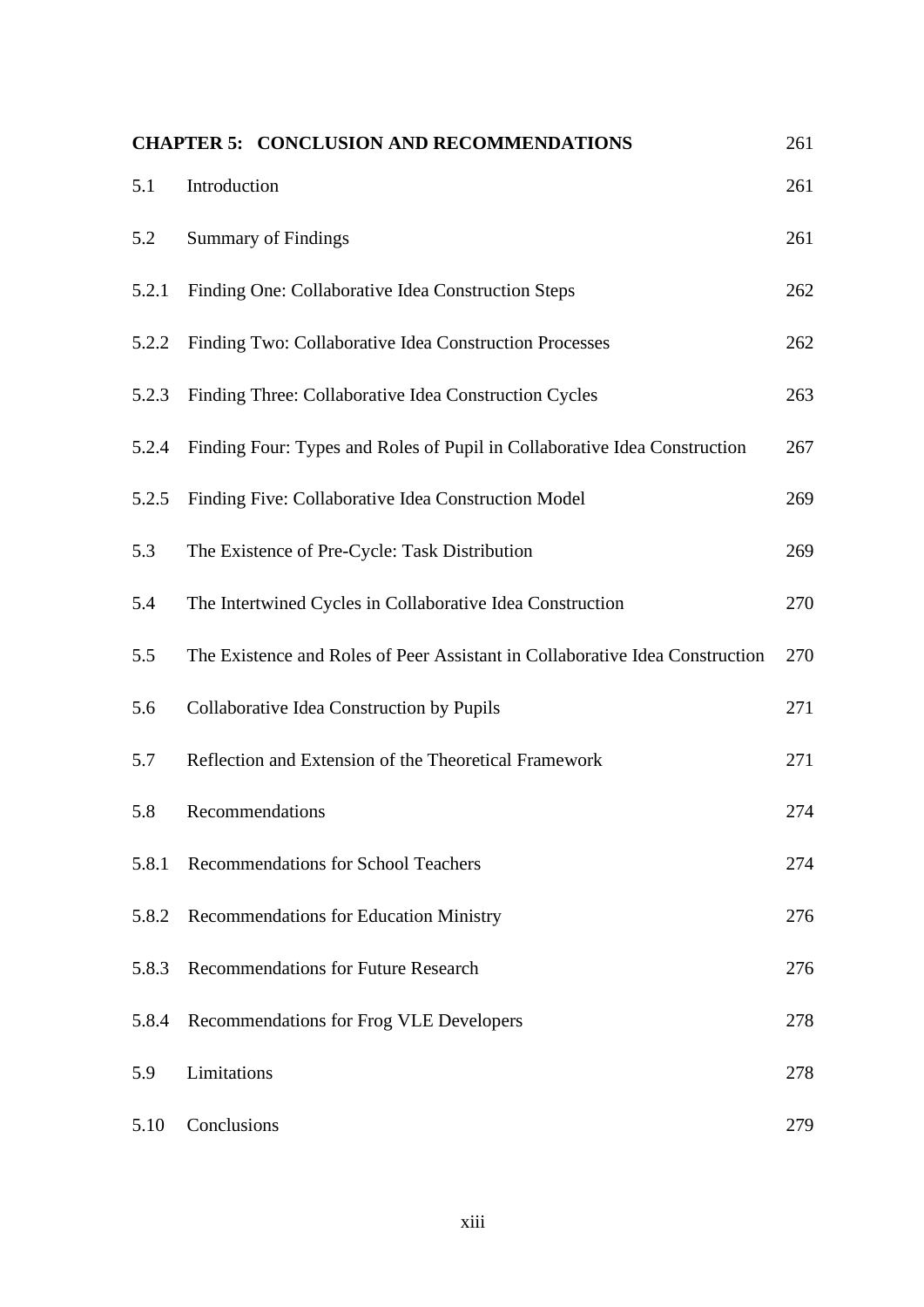| <b>REFERENCES</b> | 280 |
|-------------------|-----|
| <b>APPENDICES</b> | 305 |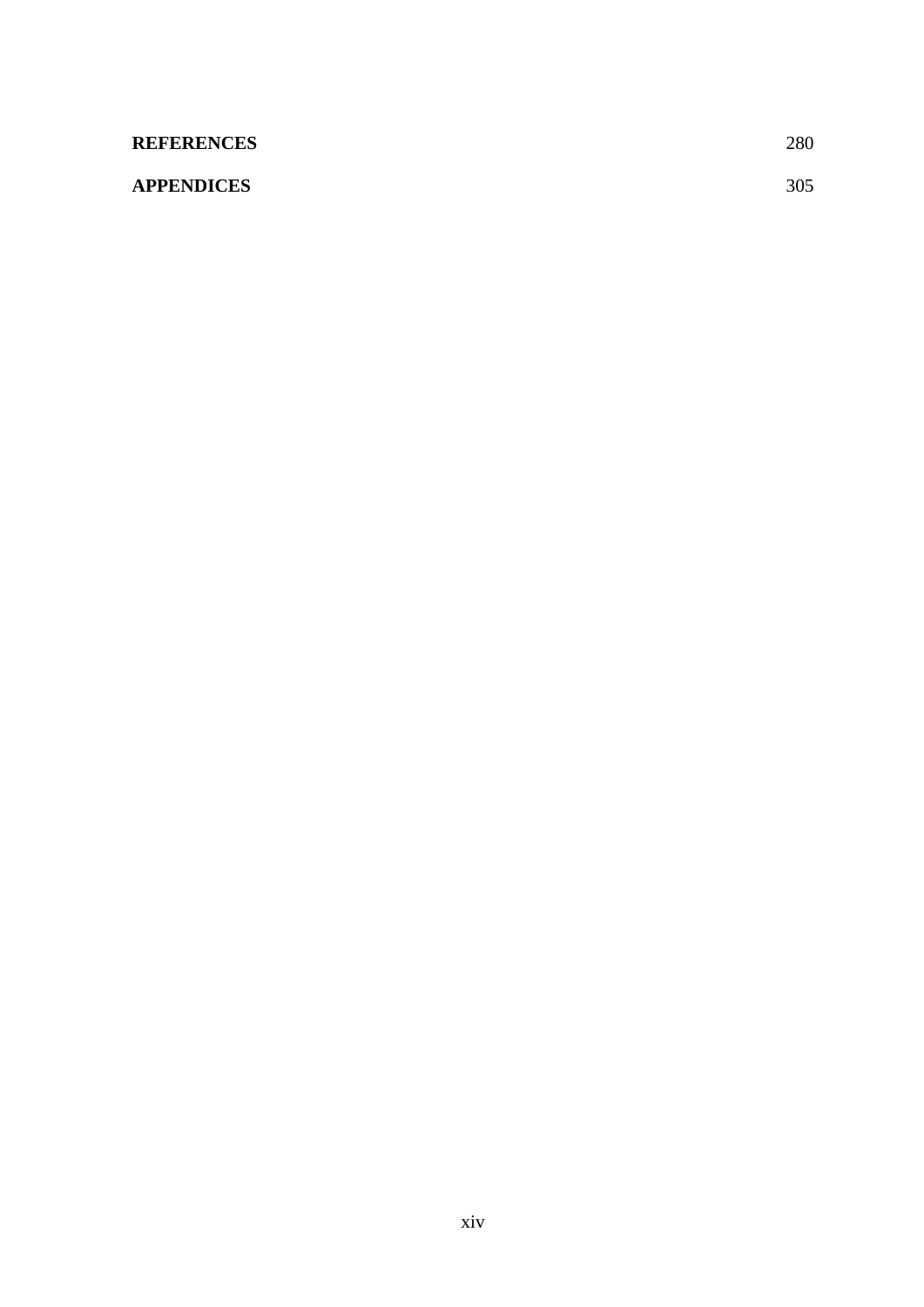### **LIST OF TABLES**

**Page**

| Table 3.1  | Forum Log: School SS Group 8                                          | 73  |
|------------|-----------------------------------------------------------------------|-----|
| Table 3.2  | Field Notes: School SS Group 8                                        | 75  |
| Table 3.3  | Field Notes Triangulated the Forum Logs                               | 76  |
| Table 3.4  | Excerpt 6: School SS Group 8                                          | 78  |
| Table 3.5  | Memo Example: Asking Questions                                        | 85  |
| Table 3.6  | Memo Example: Collaborative Idea Construction Steps<br>Identification | 86  |
| Table 3.7  | Open Coding: Excerpt 10 School SS Group 4                             | 88  |
| Table 3.8  | Sub-process Labelling                                                 | 90  |
| Table 3.9  | Process Labelling                                                     | 90  |
| Table 3.10 | Excerpt 28: School SKB Group 2                                        | 93  |
| Table 3.11 | Excerpt 2: School SS Group 6                                          | 94  |
| Table 3.12 | Excerpt 6: School SS Group 6                                          | 94  |
| Table 3.13 | Excerpt 29: School S Group 5                                          | 95  |
| Table 4.1  | Step ASK1: Ask for Clarification                                      | 104 |
| Table 4.2  | Step ASK2: Ask for Help or Assistant or Guidance                      | 104 |
| Table 4.3  | Step ASK3: Ask for an Idea                                            | 105 |
| Table 4.4  | Step ASK4: Ask for an Opinion                                         | 105 |
| Table 4.5  | Step ASK5: Ask for the Progress                                       | 106 |
| Table 4.6  | Step ASK6: Ask for the Word Meaning                                   | 107 |
| Table 4.7  | The Purposes of Step ASK6                                             | 107 |
| Table 4.8  | Step ASK7: Ask for Verification                                       | 107 |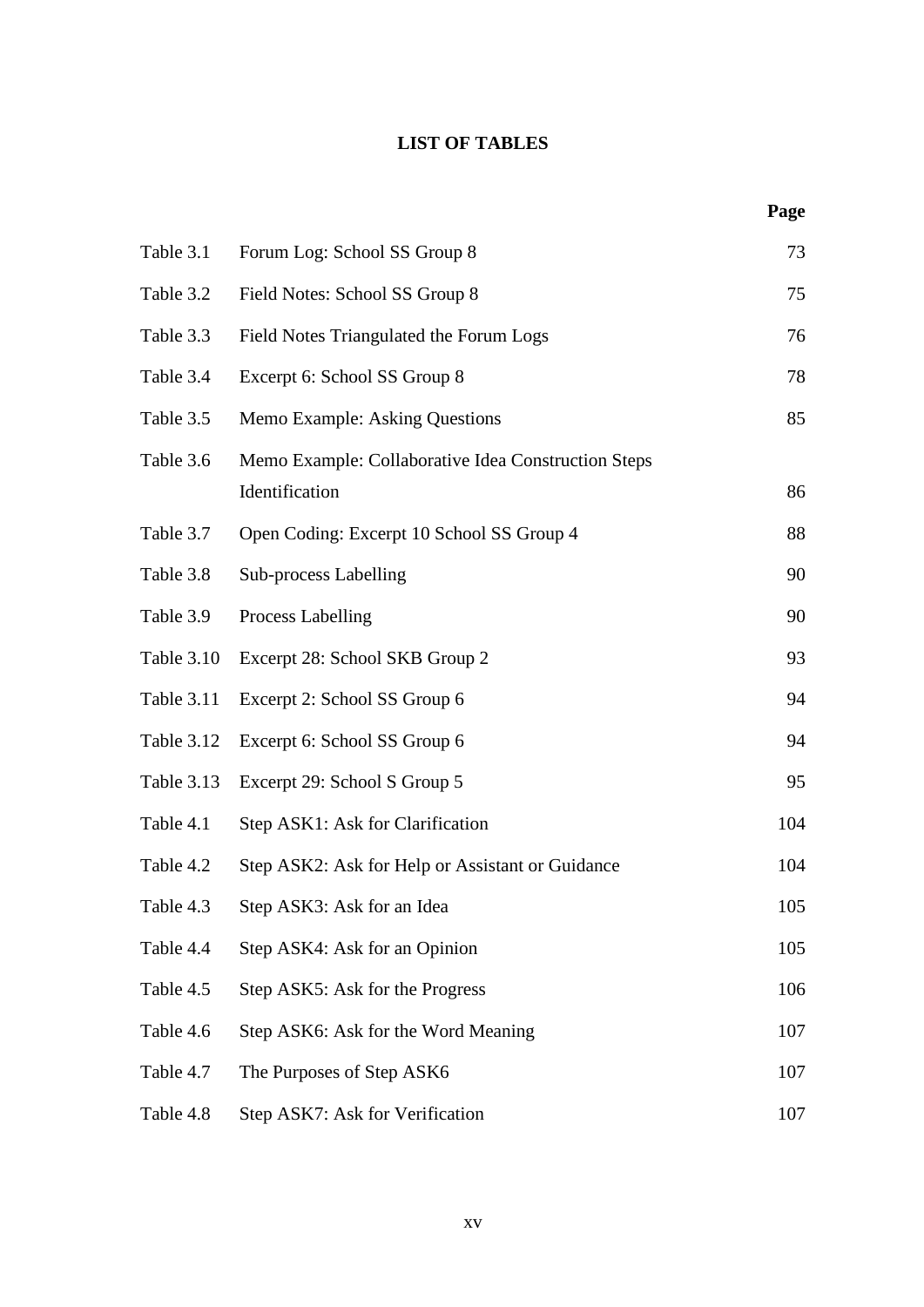| Table 4.9  | Step AD1: Add an Idea                    | 108 |
|------------|------------------------------------------|-----|
| Table 4.10 | Step AD2: Add the Word                   | 108 |
| Table 4.11 | Step AG1: Agree Distributing the Task    | 108 |
| Table 4.12 | Step AG2: Agree Start Doing the Task     | 109 |
| Table 4.13 | Step AG3: Agree with the Idea            | 109 |
| Table 4.14 | Step AG4: Agreed with the Clarification  | 110 |
| Table 4.15 | Step AG5: Agree with an Opinion          | 110 |
| Table 4.16 | Step AP1: Apply the Learnt Knowledge     | 111 |
| Table 4.17 | Step AP2: Apply the Idea                 | 112 |
| Table 4.18 | Step AP3: Apply the Previous Experience  | 112 |
| Table 4.19 | Step APC1: Appreciate the Help by Others | 113 |
| Table 4.20 | Step ARG1: Argue with the Idea           | 113 |
| Table 4.21 | Step ARG2: Argue the Word Meaning        | 114 |
| Table 4.22 | Step ARG3: Argue with the Opinion        | 114 |
| Table 4.23 | Step AT1: Attract the Others Attention   | 114 |
| Table 4.24 | Step CL1: Clarify the Idea               | 115 |
| Table 4.25 | Step CL2: Clarify the Opinion            | 115 |
| Table 4.26 | Step CL3: Clarify the Reply              | 116 |
| Table 4.27 | Step CL4: Clarify the Word Meaning       | 116 |
| Table 4.28 | Step CO1: Construct the Idea             | 117 |
| Table 4.29 | Step COM1: Compare the Idea              | 117 |
| Table 4.30 | Step COM2: Compare the Word Meaning      | 118 |
| Table 4.31 | Step DC1: Decide to Do the Task          | 119 |
| Table 4.32 | Step DT1: Distribute the Task            | 119 |
| Table 4.33 | Step GR1: Greet the Others               | 120 |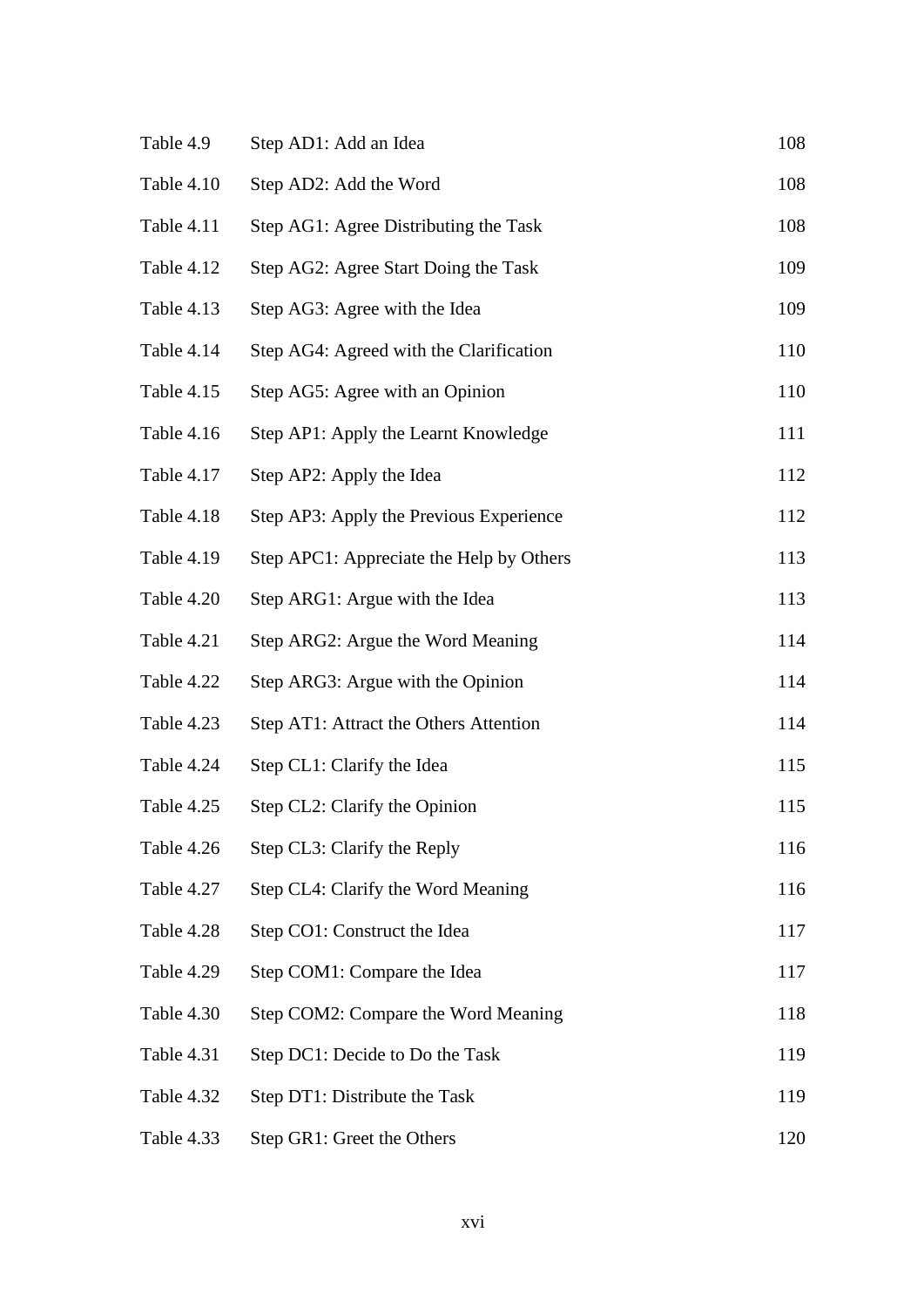| Table 4.34 | Step GUI: Guess the Word Meaning            | 120 |
|------------|---------------------------------------------|-----|
| Table 4.35 | Step GU2: Guess the Storyline               | 121 |
| Table 4.36 | Step ID1: Identify the Character Name       | 121 |
| Table 4.37 | Step ID2: Identify the Mistakes or Problems | 122 |
| Table 4.38 | Step IP1: Improve the Idea                  | 122 |
| Table 4.39 | Step ITP1: Interpret the Idea               | 123 |
| Table 4.40 | Step ITP2: Interpret the Picture            | 124 |
| Table 4.41 | Step ITP3: Interpret the Word Meaning       | 125 |
| Table 4.42 | Step ITP4: Interpret the Reply              | 126 |
| Table 4.43 | Step ITP5: Interpret the Words              | 126 |
| Table 4.44 | Step ITP6: Interpret the Words and Picture  | 127 |
| Table 4.45 | Step L1: Link the Words and Picture         | 127 |
| Table 4.46 | Step L2: Link the Idea                      | 128 |
| Table 4.47 | Step L3: Link the Words                     | 129 |
| Table 4.48 | Step MK1: Make Joke or Fun                  | 129 |
| Table 4.49 | Step MRG1: Merge the Ideas                  | 130 |
| Table 4.50 | Step MRG2: Merge the Words                  | 130 |
| Table 4.51 | Step OF1: Offer Help or Assistant to Others | 131 |
| Table 4.52 | Step P1: Provide Help or Guidance           | 132 |
| Table 4.53 | Step PR1: Praise the Work                   | 132 |
| Table 4.54 | Step RC1: Recall Learnt Knowledge           | 133 |
| Table 4.55 | Step RC2: Recall the Idea                   | 134 |
| Table 4.56 | Step RC3: Recall the Previous Experiences   | 135 |
| Table 4.57 | Step RD1: Read the Reply                    | 136 |
| Table 4.58 | Step RP1: Report the Progress               | 136 |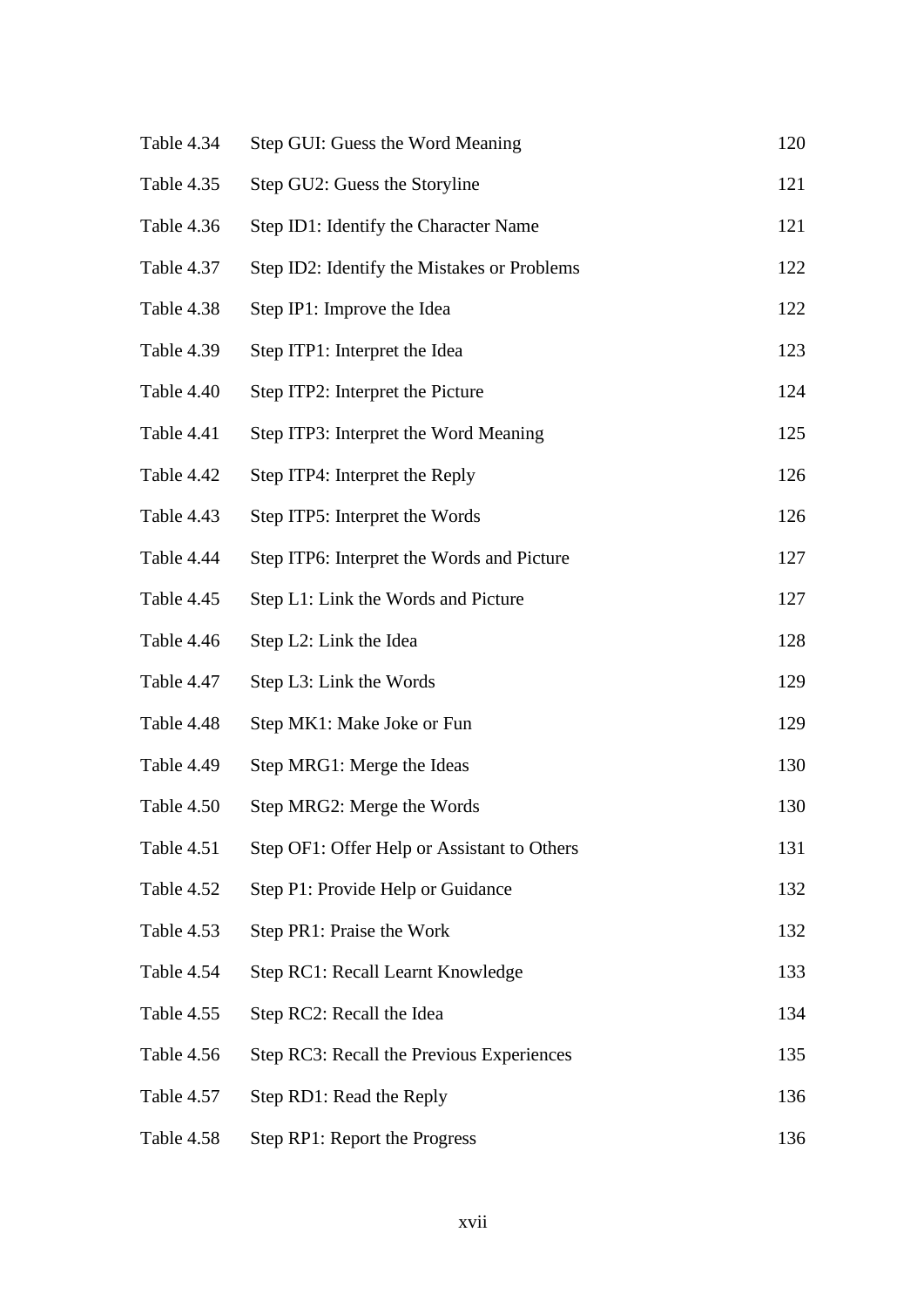| Table 4.59 | Step S1: Search for Word Meaning                              | 137 |
|------------|---------------------------------------------------------------|-----|
| Table 4.60 | Step S2: Search for Information                               | 137 |
| Table 4.61 | Step SG1: Suggest an Idea                                     | 138 |
| Table 4.62 | Step SG2: Suggest for Task Distribution                       | 138 |
| Table 4.63 | Step SG3: Suggest for Idea Improvement                        | 139 |
| Table 4.64 | Step SG4: Suggest for Idea Revision                           | 139 |
| Table 4.65 | Step SG5: Suggest for Task Doing                              | 140 |
| Table 4.66 | Step SG6: Suggest an Opinion                                  | 140 |
| Table 4.67 | Step SH1: Share the Idea                                      | 141 |
| Table 4.68 | Step SH2: Share the Word Meaning                              | 142 |
| Table 4.69 | Step SH3: Share the Translation                               | 142 |
| Table 4.70 | Step ST1: Standardize the Idea                                | 143 |
| Table 4.71 | Step TR1: Translate the Word or Idea                          | 144 |
| Table 4.72 | Step TR2: Translate the Word Meaning                          | 144 |
| Table 4.73 | Step U1: Understand the Word Meaning                          | 145 |
| Table 4.74 | Step U2: Understand the Storyline                             | 146 |
| Table 4.75 | Step U3: Understand the Translation                           | 146 |
| Table 4.76 | Step V1: Verify the Idea                                      | 147 |
| Table 4.77 | Step V2: Verify the Understanding                             | 148 |
| Table 4.78 | Process TD1: Suggest, Agree, and Distribute Paragraph Writing | 149 |
| Table 4.79 | Process TD2: Agree and Distribute Paragraph Writing           | 149 |
| Table 4.80 | Process IG-UWMI1: Recall the Learnt Knowledge                 | 150 |
| Table 4.81 | Process IG-UWMI2: Ask for The Word Meaning 1                  | 150 |
| Table 4.82 | Process IG-UWMI3: Search the Internet to Clarify the Word     | 150 |
| Table 4.83 | Process IG-UWMI4: Ask for the Word Meaning 2                  | 151 |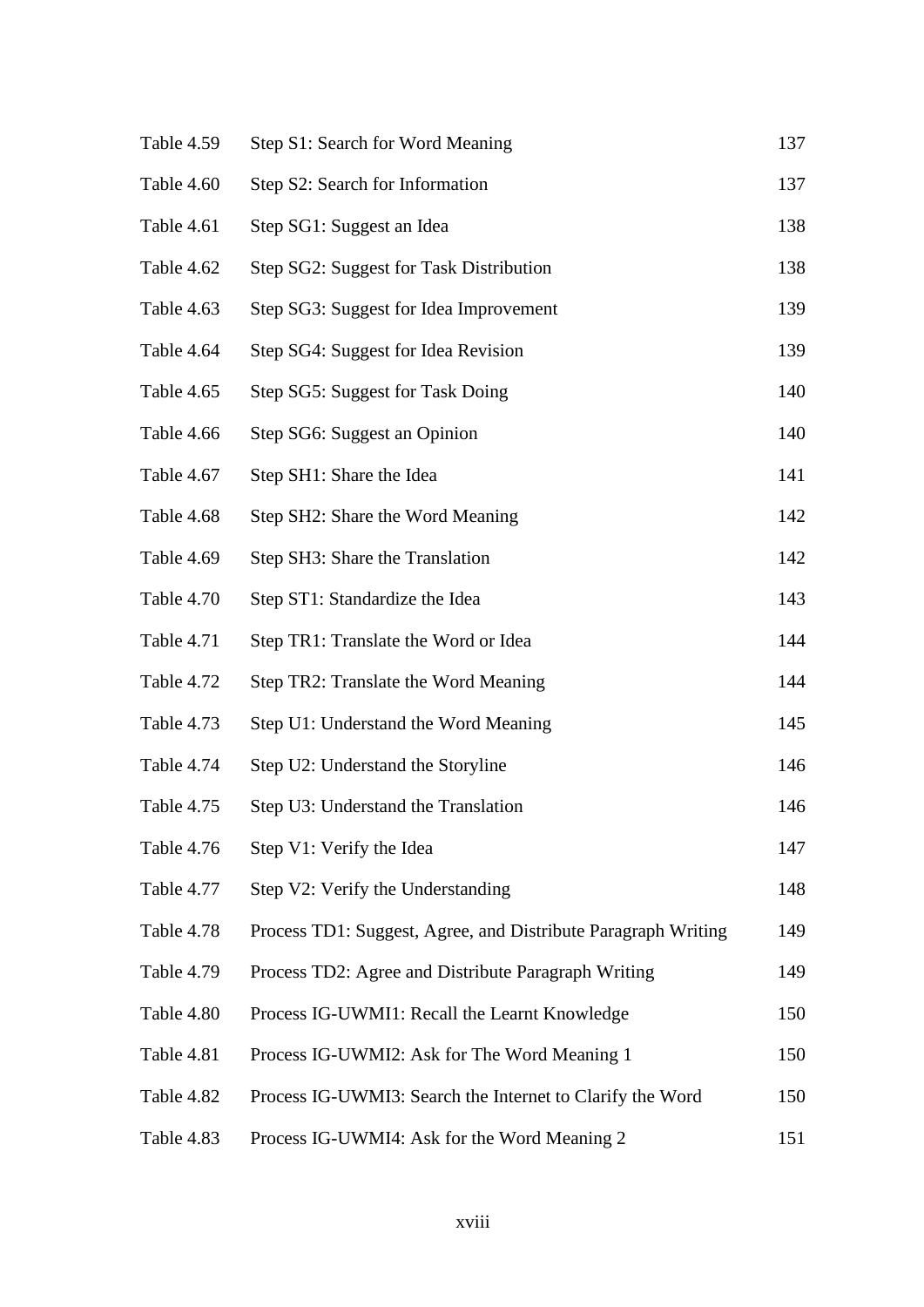| Table 4.84  | Process IG-UWMI5: Ask for the Word Meaning 3                                                            | 151 |
|-------------|---------------------------------------------------------------------------------------------------------|-----|
| Table 4.85  | Process IG-UWMI6: Ask for the Word Meaning 4                                                            | 151 |
| Table 4.86  | Sub-process IG-UWMI6A: Understand the Word Meaning<br>Clarification                                     | 152 |
| Table 4.87  | Sub-process IG-UWMI6B: Re-clarify the Word Meaning                                                      | 152 |
| Table 4.88  | Process IG-UWMG1: Clarify Word Meaning                                                                  | 152 |
| Table 4.89  | Sub-process IG-UWMG1A: Clarify Word Meaning 1                                                           | 153 |
| Table 4.90  | Sub-process IG-UWMG1B: Clarify Word Meaning                                                             | 153 |
| Table 4.91  | Process IG-UWMG2: Decide the Acceptance of the Word Meaning<br>Clarification                            | 154 |
| Table 4.92  | Sub-process IG-UWMG2A: Accept the Word Meaning<br>Clarification                                         | 154 |
| Table 4.93  | Sub-process IG-UWMG2B: Argue with the Word Meaning<br>Clarification                                     | 155 |
| Table 4.94  | Sub-process IG-UWMG2B1: Argue with the Word Meaning<br>Clarification 1                                  | 155 |
| Table 4.95  | Sub-process IG-UWMG2B2: Argue with the Word Meaning<br>Clarification 2                                  | 156 |
| Table 4.96  | Process IG-ICNI1: Ask and Suggest a Character Name based on<br>Learnt Knowledge or Previous Experiences | 156 |
| Table 4.97  | Sub-process IG-ICN1A: Ask for an Opinion on the Character Name                                          | 157 |
| Table 4.98  | Sub-process IG-ICNI1B: Suggest a Character Name Based on<br>Learnt Knowledge                            | 157 |
| Table 4.99  | Sub-process IG-ICNI1C: Suggest a Character Name Based on<br>Previous Experiences                        | 158 |
| Table 4.100 | Sub-process IG-ICNI1D: Suggest a Character Name Based on<br>Internet Information                        | 158 |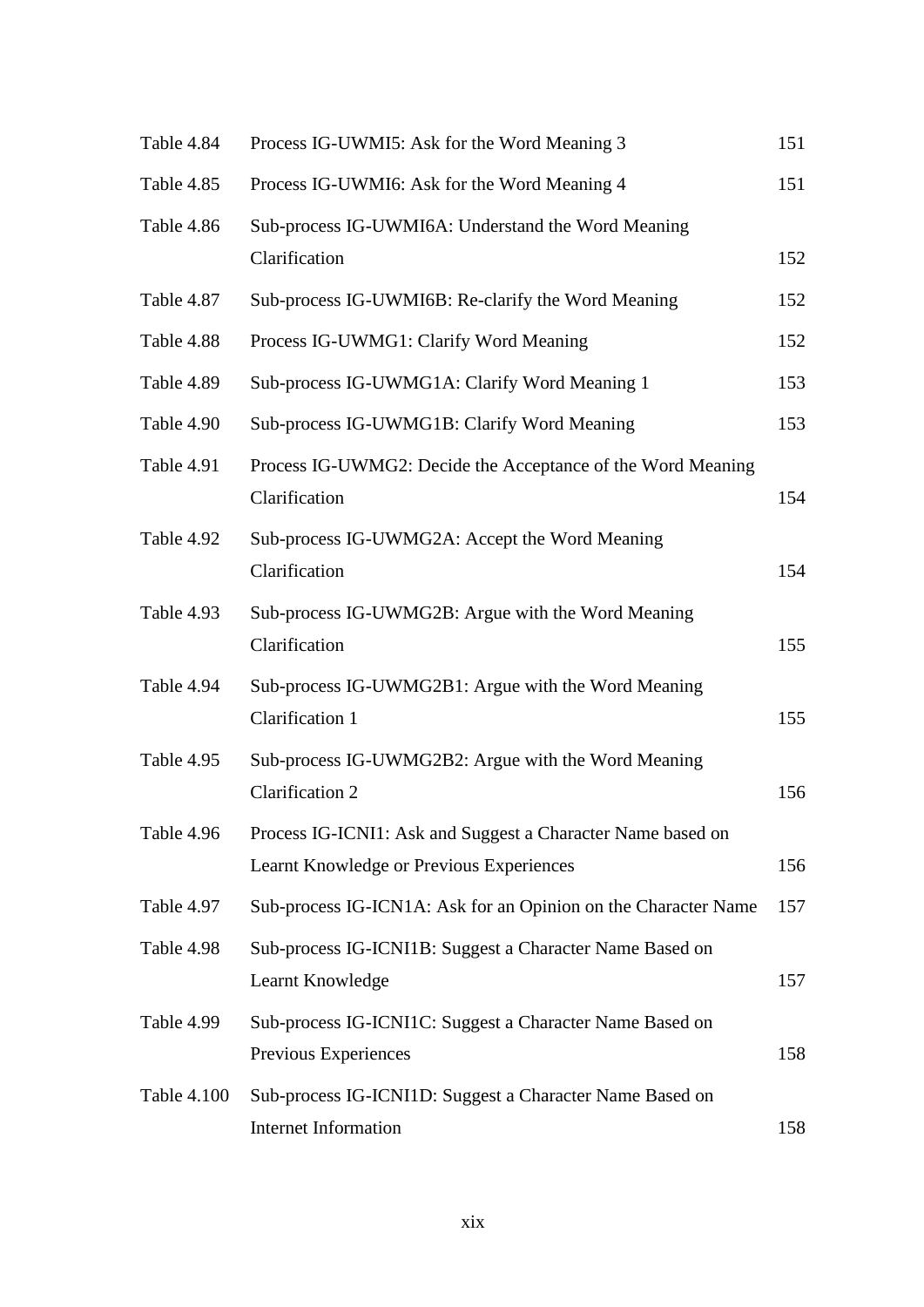| <b>Table 4.101</b> | Process IG-ICNI2: Decide the Acceptance of the Character Name                           |     |
|--------------------|-----------------------------------------------------------------------------------------|-----|
|                    | Suggested                                                                               | 158 |
| Table 4.102        | Sub-process IG-ICNI2A: Accept the Character Name Suggested                              | 159 |
| Table 4.103        | Sub-process IG-ICNI2B: Argue the Character Name Suggested                               | 159 |
| Table 4.104        | Process IG-ICNG1: Suggest a Character Name                                              | 160 |
| Table 4.105        | Sub-process IG-ICNG1A: Suggest a Character Name Based on<br>Learnt Knowledge            | 160 |
| Table 4.106        | Sub-process IG-ICNG1B: Suggest a Character Name Based on<br>Previous Experiences        | 161 |
| Table 4.107        | Sub-process IG-ICNG1C: Suggest a Character Name Based on<br><b>Internet Information</b> | 161 |
| Table 4.108        | Process IG-ICNG2: Accept or Argue the Character Name                                    | 162 |
| Table 4.109        | Sub-process IG-ICNG2A: Accept the Character Name                                        | 162 |
| Table 4.110        | Sub-process IG-ICN2B: Argue the Character Name                                          | 162 |
| Table 4.111        | Process IFORI: Form or Ask for an Idea                                                  | 163 |
| Table 4.112        | Sub-process IFORI1A: Form an Idea without Group Support                                 | 163 |
| Table 4.113        | Sub-process IFORI1B: Form an Idea with Group Support                                    | 164 |
| Table 4.114        | Sub-process IFORIC: Ask for an Idea                                                     | 164 |
| Table 4.115        | Process IFORI2: Decide the Acceptance of Idea                                           | 165 |
| Table 4.116        | Sub-process IFORI2A: Ask for Further Clarification                                      | 165 |
| Table 4.117        | Sub-process IFORI2B: Accept the Idea                                                    | 166 |
| <b>Table 4.118</b> | Sub-process IFORI2B1: Accept and Apply the Idea                                         | 166 |
| Table 4.119        | Sub-process IFORI2B2: Accept and Add in the Idea                                        | 166 |
| Table 4.120        | Process IFORG: Translate Word or Idea                                                   | 167 |
| <b>Table 4.121</b> | Process IFORG1: Translate Word or Idea Based on Learnt                                  |     |
|                    | Knowledge, Previous Experiences and Internet Information                                | 168 |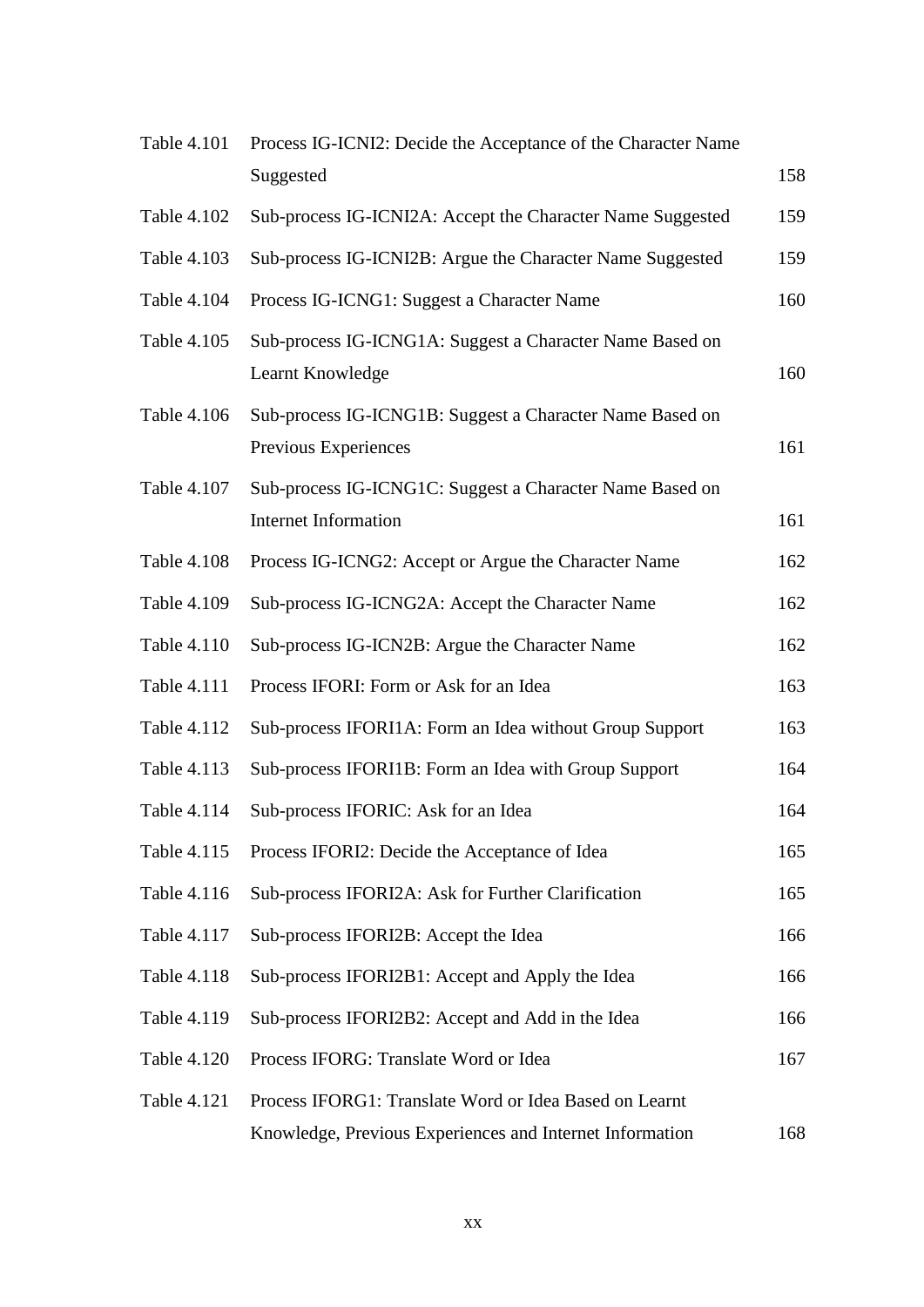| <b>Table 4.122</b> | Sub-process IFORG1A: Translate Word or Idea Based on Learnt                  |     |
|--------------------|------------------------------------------------------------------------------|-----|
|                    | Knowledge                                                                    | 168 |
| Table 4.123        | Sub-process IFORG1B: Translate Word or Idea Based on Previous<br>Experiences | 168 |
| Table 4.124        | Sub-process IFORG1C: Translate Word or Idea Based on Internet<br>Information | 169 |
| Table 4.125        | Process IFORG2: Form and Share the Idea                                      | 169 |
| Table 4.126        | Process IFORG3: Clarify the Idea                                             | 170 |
| Table 4.127        | Process IRI1: Request Peers to Check and Accept the Idea                     | 170 |
| Table 4.128        | Sub-process IRI1A: Request Peers to Check the Idea                           | 171 |
| Table 4.129        | Sub-process IRI1B: Request Peers to Accept the Idea                          | 171 |
| Table 4.130        | Process IRG1: Check, Suggest and Improve the Idea                            | 172 |
| Table 4.131        | Process IRG2: Accept, Argue, Improve and Verify the Idea                     | 172 |
| Table 4.132        | Sub-process IRG2A: Accept and Verify the Idea                                | 173 |
| Table 4.133        | Sub-process IRG2B: Argue the Acceptance of Idea                              | 173 |
| Table 4.134        | Sub-process IRG2B1: Argue and Improve the Existing Idea                      | 173 |
| Table 4.135        | Sub-process IRG2B2: Argue and Form a New Idea                                | 174 |
| Table 4.136        | Process IFINI1: Merge the Verified Idea                                      | 174 |
| Table 4.137        | Process TD1                                                                  | 177 |
| Table 4.138        | Process TD <sub>2</sub>                                                      | 178 |
| Table 4.139        | Process IG-UWMI1                                                             | 181 |
| Table 4.140        | Process IG-UWMI2                                                             | 182 |
| Table 4.141        | Process IG-UWMI3                                                             | 183 |
| Table 4.142        | Process IG-UWMI4                                                             | 184 |
| Table 4.143        | Process IG-UWMI5                                                             | 185 |